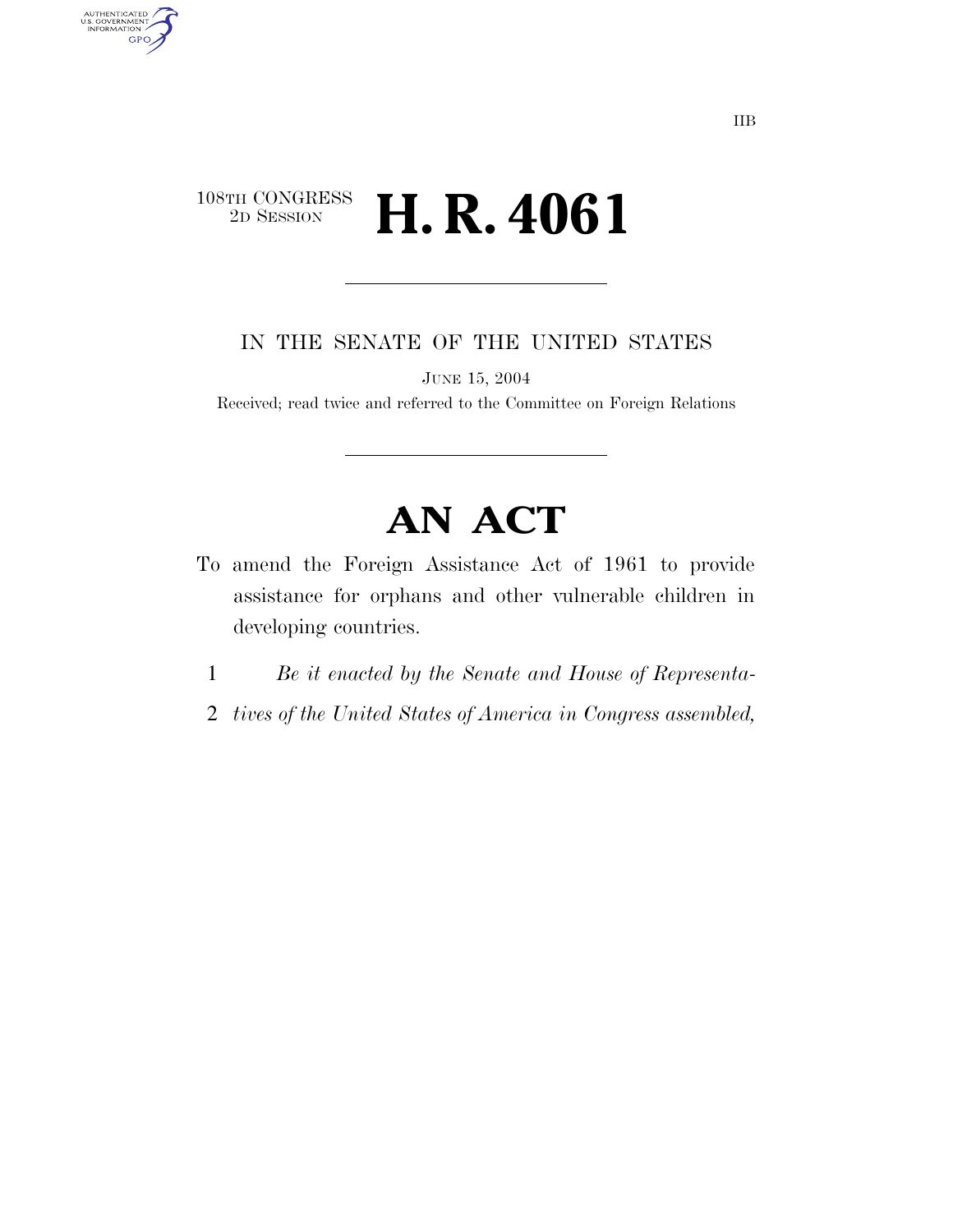#### **SECTION 1. SHORT TITLE.**

 This Act may be cited as the ''Assistance for Orphans and Other Vulnerable Children in Developing Countries Act of 2004''.

### **SEC. 2. FINDINGS.**

Congress finds the following:

 (1)(A) According to estimates by the United Nations Children's Fund (UNICEF), there are more than 132,000,000 children in the world under the age of three.

 (B) Of these children, 4,000,000 will die in their first month of life and another 7,000,000 will die each year before reaching the age of five. Thus an average of 30,000 children under the age of three die each day.

 (2) According to a report developed by the United Nations Joint Programme on HIV/AIDS (UNAIDS), UNICEF, and the United States Agen- cy for International Development, in 2001 there were more than 110,000,000 orphans living in sub- Saharan Africa, Asia, Latin America, and the Carib-bean.

**HR 4061 RFS**  (3) Assessments carried out by the Inter- national Labor Organization (ILO) to investigate the situation of children who are working found that orphans are much more likely than non-orphans to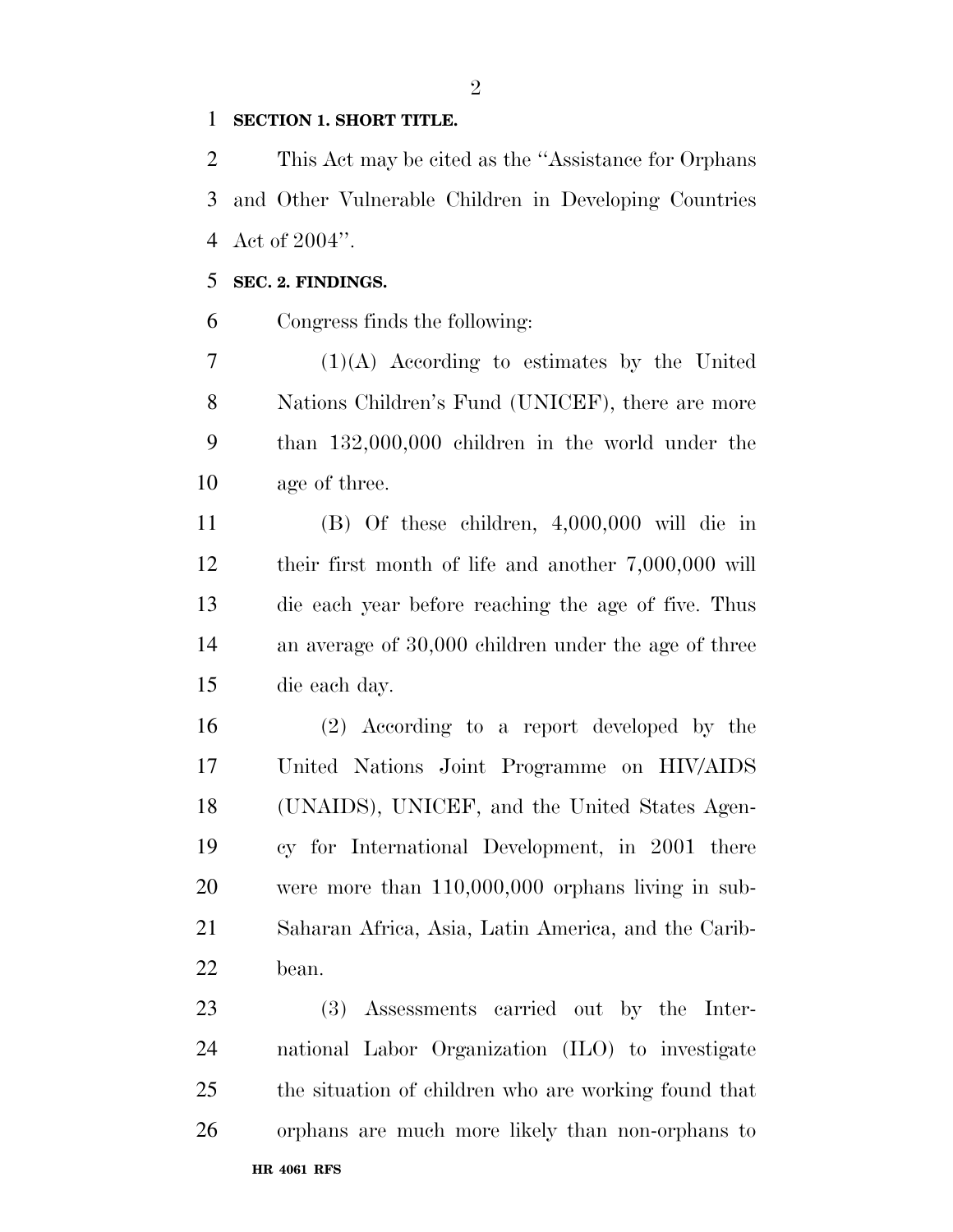| $\mathbf{1}$   | be working in commercial agriculture, the domestic     |
|----------------|--------------------------------------------------------|
| $\overline{2}$ | service industry, prostitution, as street vendors, or  |
| 3              | in industries that violate internationally recognized  |
| $\overline{4}$ | rights of children.                                    |
| 5              | (4) Infants who are poor and malnourished are          |
| 6              | more likely to contract respiratory infections, diar-  |
| 7              | rhea, measles, and other preventable diseases, and     |
| 8              | are less likely to receive needed health care.         |
| 9              | (5) According to UNAIDS and UNICEF, by                 |
| 10             | the end of $2001$ there were an estimated $14,000,000$ |
| 11             | children under the age of 15 who had lost one or       |
| 12             | both parents to AIDS.                                  |
| 13             | $(6)$ As the number of HIV cases increases in          |
| 14             | sub-Saharan Africa and the Caribbean, as well as in    |
| 15             | Eastern Europe and Asia, the death rate from AIDS      |
| 16             | among adults in those regions is expected to in-       |
| 17             | crease. By 2010 the total number of children in        |
| 18             | those regions who will lose one or both parents to     |
| 19             | AIDS is expected to be approximately 30,000,000.       |
| 20             | (7) One-third of children born from an HIV-in-         |
| 21             | fected mother develop HIV/AIDS. Few of these chil-     |
| 22             | dren have access to HIV/AIDS medications.              |
| 23             | $(8)$ Globally, more than $11,800,000$ young peo-      |
| 24             | ple ages 15 to 24 were living with HIV/AIDS in         |

2001, and each day another 6,000 young people be-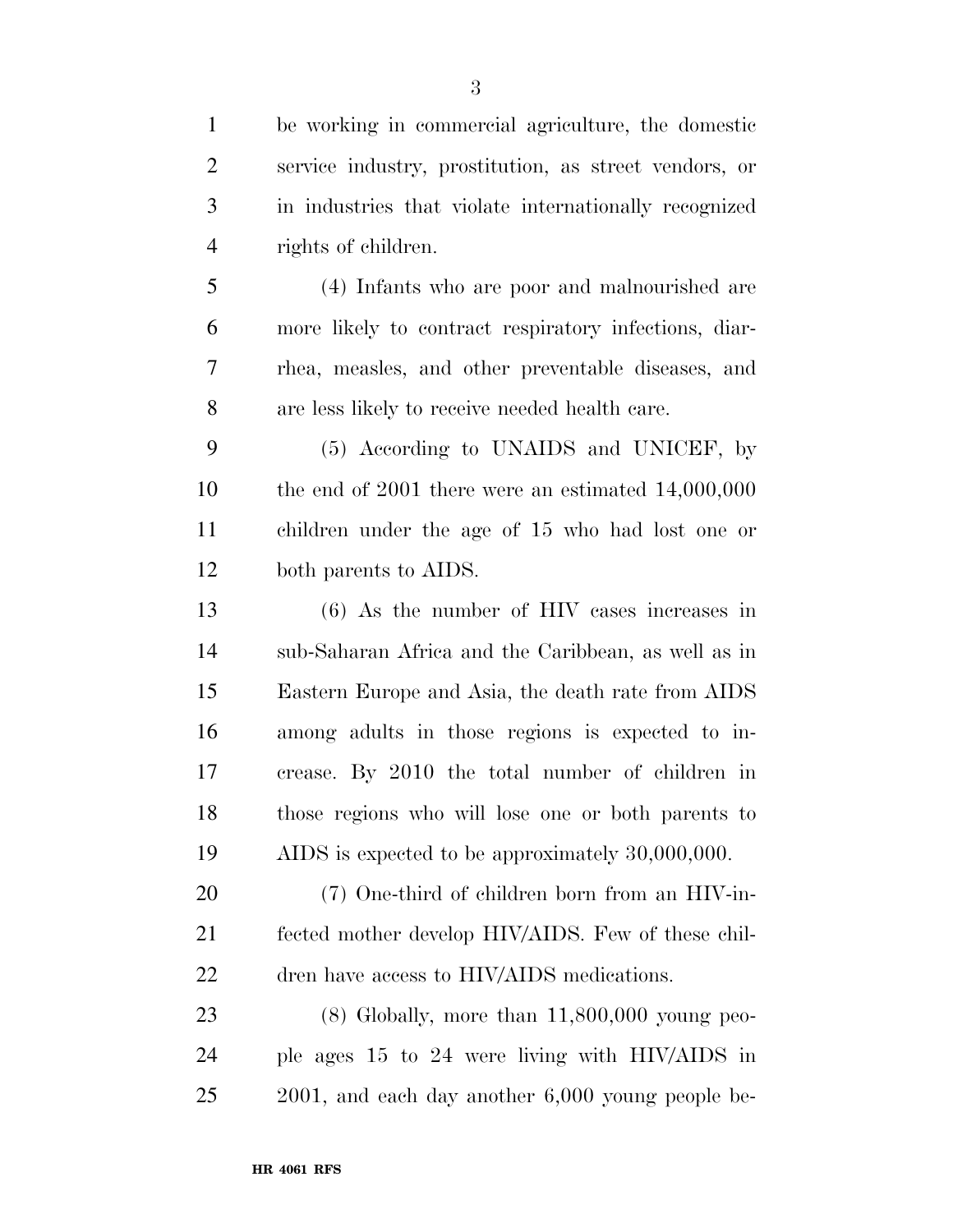came infected with HIV. New estimates indicate that more than 70 percent of new HIV cases among this age group in sub-Saharan Africa are young women and girls.

 (9) As their parents fall progressively sick from HIV/AIDS, children generally must take on an in- creasing number of responsibilities. Girls take re- sponsibility for more household chores, often drop out of school, and care for their parents.

  $(10)(A)$  Without an adequate diet, individuals infected with HIV often die at an earlier age. Indi- viduals with HIV become increasingly weak and fa- tigued, do not respond to drug treatment, and are prone to other illnesses such as malnutrition and tu-berculosis (TB).

 (B) Hunger can also cause previously HIV-neg- ative people to engage in high-risk survival strategies that increase their chances of becoming infected with HIV.

 (11) Extreme poverty and hunger coupled with the loss of one or both parents as a result of AIDS can force children from their families to a life on the streets, where the risk of HIV infection is extremely high.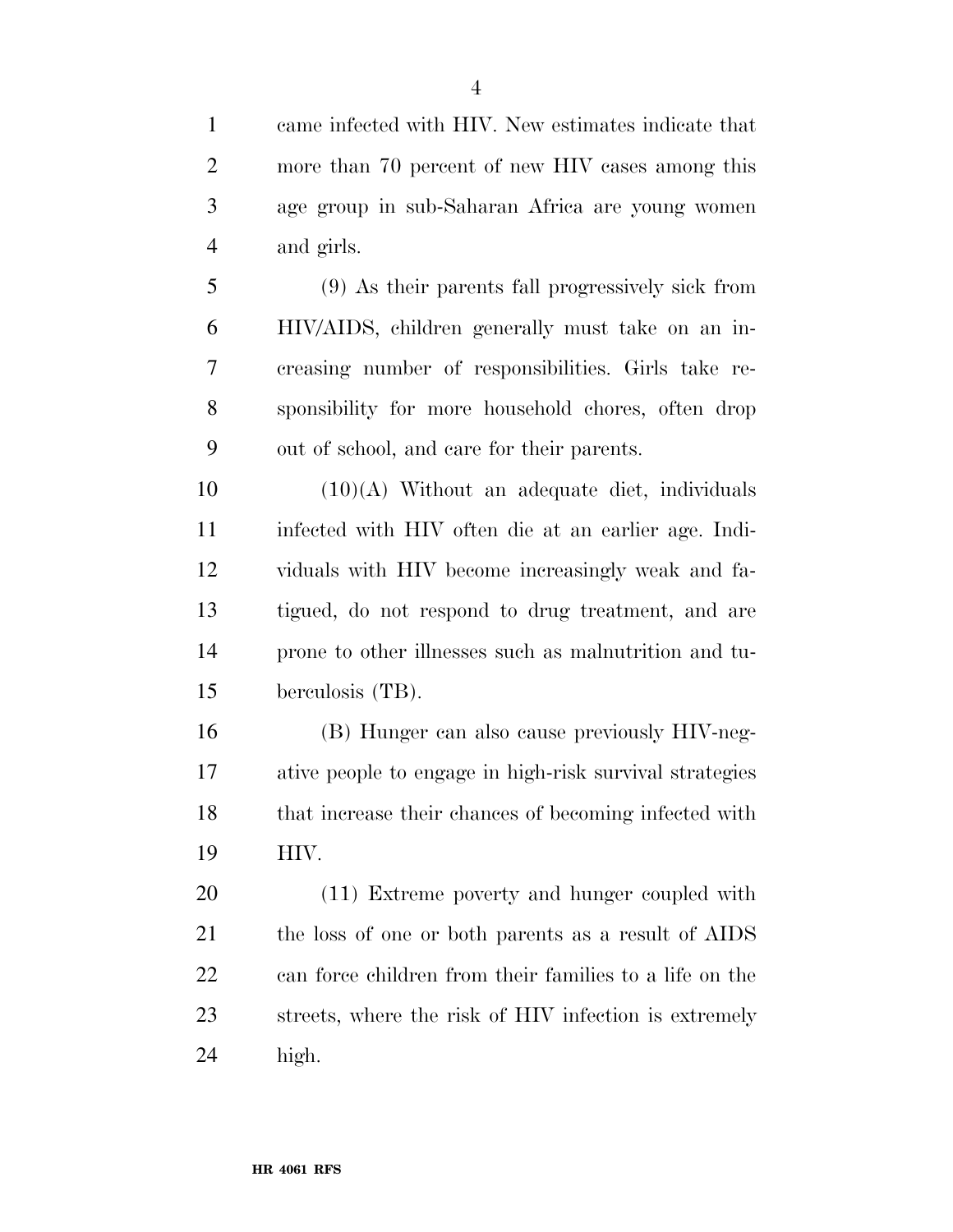(12)(A) A considerable number of United States and indigenous private voluntary organiza- tions, including faith-based organizations, provide assistance to orphans and other vulnerable children in developing countries, especially children affected by HIV/AIDS.

 (B) Many of these organizations have submitted applications for grants from the United States Agen- cy for International Development in order to provide increased levels of assistance for orphans and other vulnerable children in developing countries but in most cases the Agency has not approved the applica-tions.

 (13)(A) Section 403(b) of the United States Leadership Against HIV/AIDS, Tuberculosis, and Malaria Act of 2003 (Public Law 108–25) estab- lishes the requirement that for fiscal years 2006 18 through 2008, not less than 10 percent of amounts appropriated for HIV/AIDS assistance for each such fiscal year shall be expended for assistance for or- phans and other vulnerable children affected by HIV/AIDS.

 (B) Further, section 403(b) of Public Law 108–25 requires that at least 50 percent of such amounts shall be provided through non-profit, non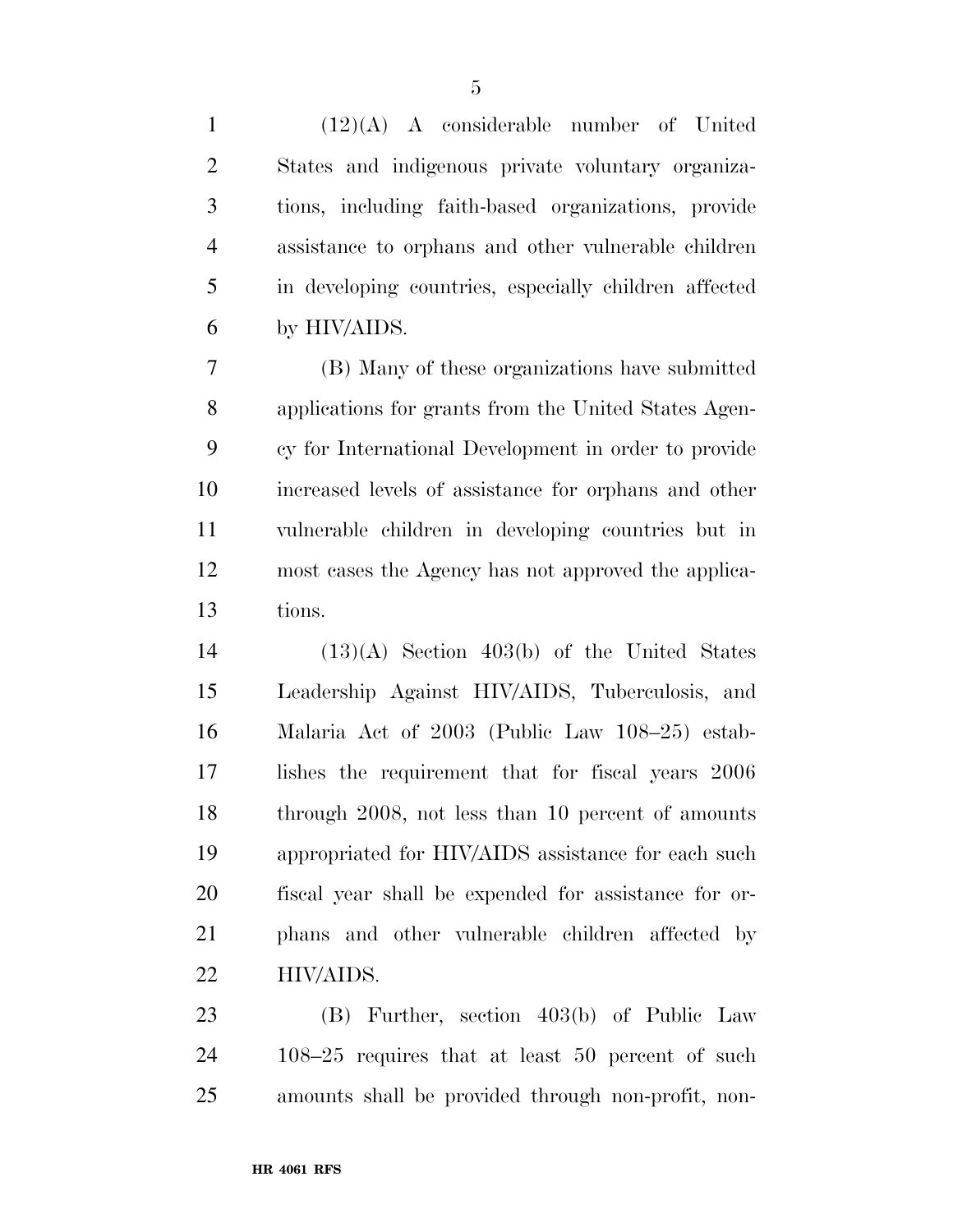governmental organizations, including faith-based organizations, that implement programs on the com-munity level.

 (14)(A) It is essential that the United States Government adopt a comprehensive approach for the provision of assistance to orphans and other vulner-able children in developing countries.

 (B) This comprehensive approach should ensure that important services, such as basic care, treat- ment for those children with HIV/AIDS, mental health and related services for those children af- fected by HIV/AIDS, school food programs, in- creased educational opportunities and employment training and related services, and the protection and promotion of inheritance rights, are made more ac-cessible.

 (C) This comprehensive approach should also ensure that government agencies and the private sector coordinate efforts to prevent and eliminate duplication of efforts and waste.

 (15) As a result of the numerous United States Government programs under which assistance is spe- cifically authorized or otherwise available for or- phans and vulnerable children in developing coun-tries, the United States Agency for International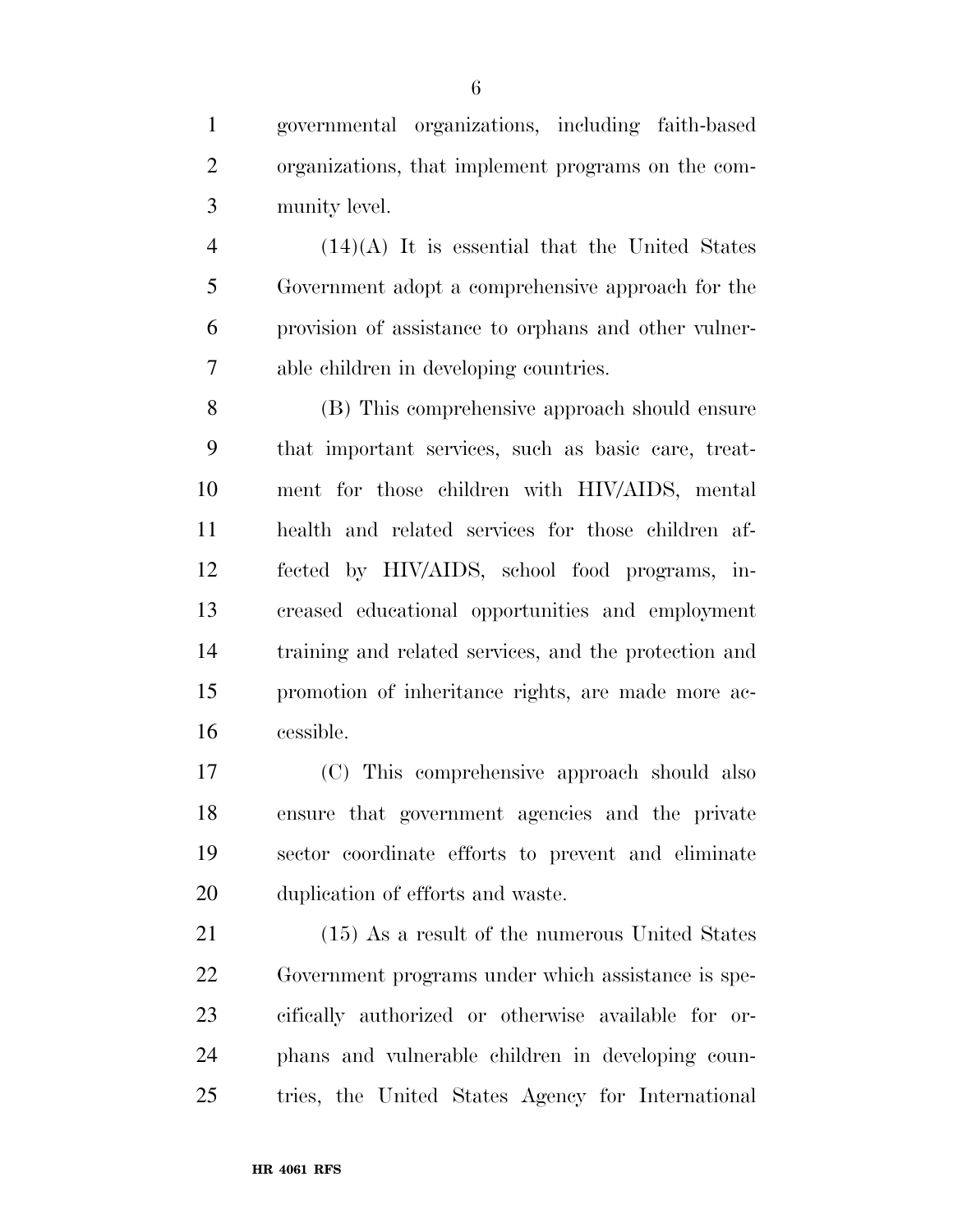Development will be required to develop innovative methods for the conduct and monitoring of these programs, including through the collection, analysis, and reporting of information on the programs and the extent to which such programs provide assist-ance directly and indirectly to such children.

### **SEC. 3. PURPOSE.**

 The primary purpose of this Act, and the amend- ments made by this Act, is to provide assistance to or- phans and other vulnerable children, especially such chil- dren affected by HIV/AIDS, and in particular, for such children in countries heavily affected by HIV/AIDS. To the maximum extent practicable, such assistance shall be provided for the direct benefit to such orphaned and vul-nerable children.

## **SEC. 4. ASSISTANCE FOR ORPHANS AND OTHER VULNER-**

### **ABLE CHILDREN IN DEVELOPING COUN-TRIES.**

 Title V of chapter 2 of part I of the Foreign Assist- ance Act of 1961 (22 U.S.C. 2201) is amended to read as follows: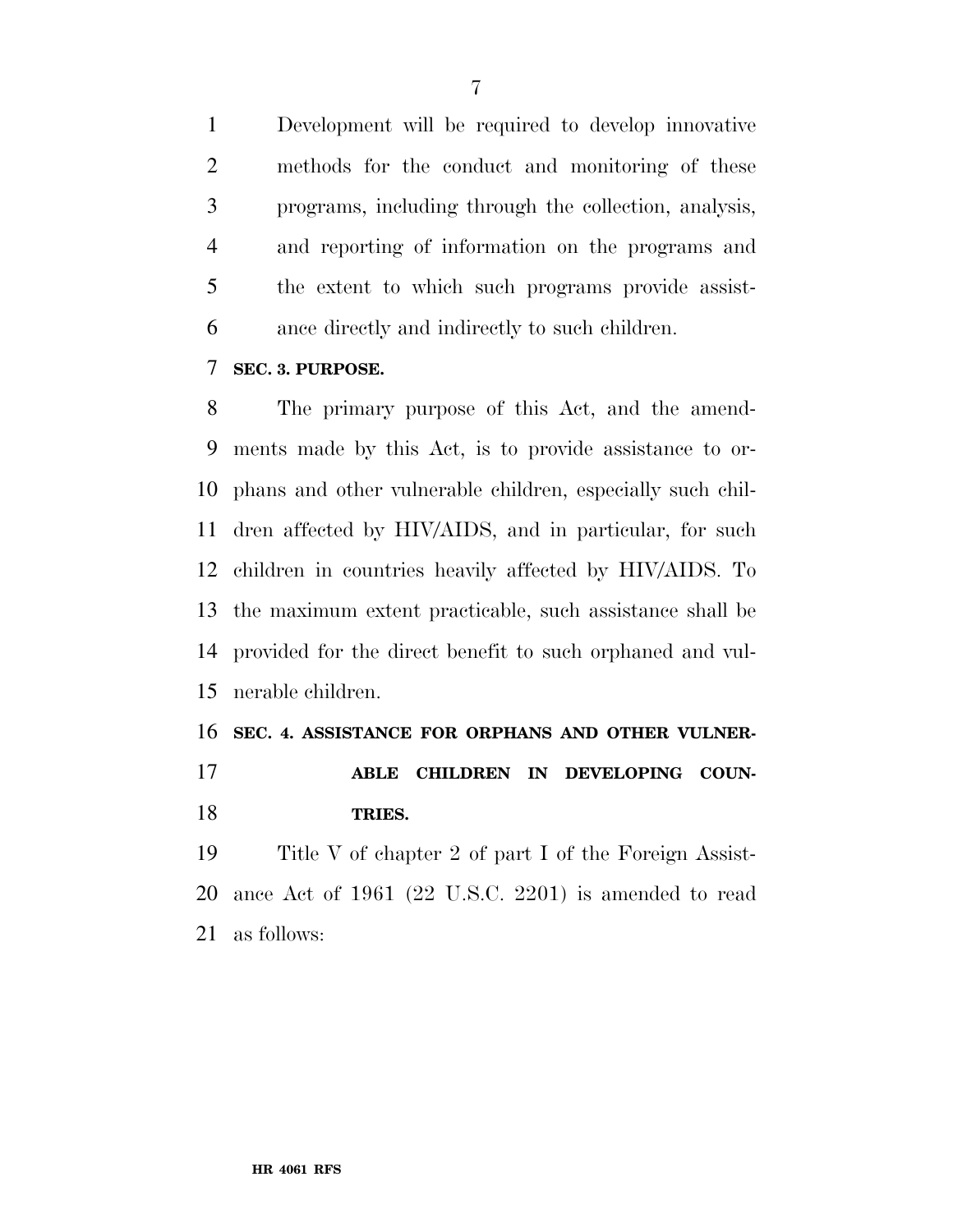## **''TITLE V—ASSISTANCE FOR OR- PHANS AND OTHER VULNER-ABLE CHILDREN**

### **''SEC. 241. FINDINGS; DECLARATION OF POLICY.**

''(a) FINDINGS.—Congress finds the following:

 "(1) By 2010, HIV/AIDS will orphan more than 25,000,000 children worldwide.

8 "(2) Ongoing conflicts and civil wars in devel- oping countries are adversely affecting children in these countries, the vast majority of whom currently do not receive humanitarian assistance or other sup-port from the United States Government.

13 ''(3) The United States Government currently administers assistance programs for orphans and other vulnerable children in developing countries. When requested by the Committee on International Relations of the House of Representatives to provide information on the overall number of orphans and other vulnerable children receiving assistance from the United States Agency for International Develop- ment in fiscal year 2002, the Agency was only able to report on its HIV/AIDS assistance program, under which the Agency provided assistance to 462,000 such orphans and other vulnerable children.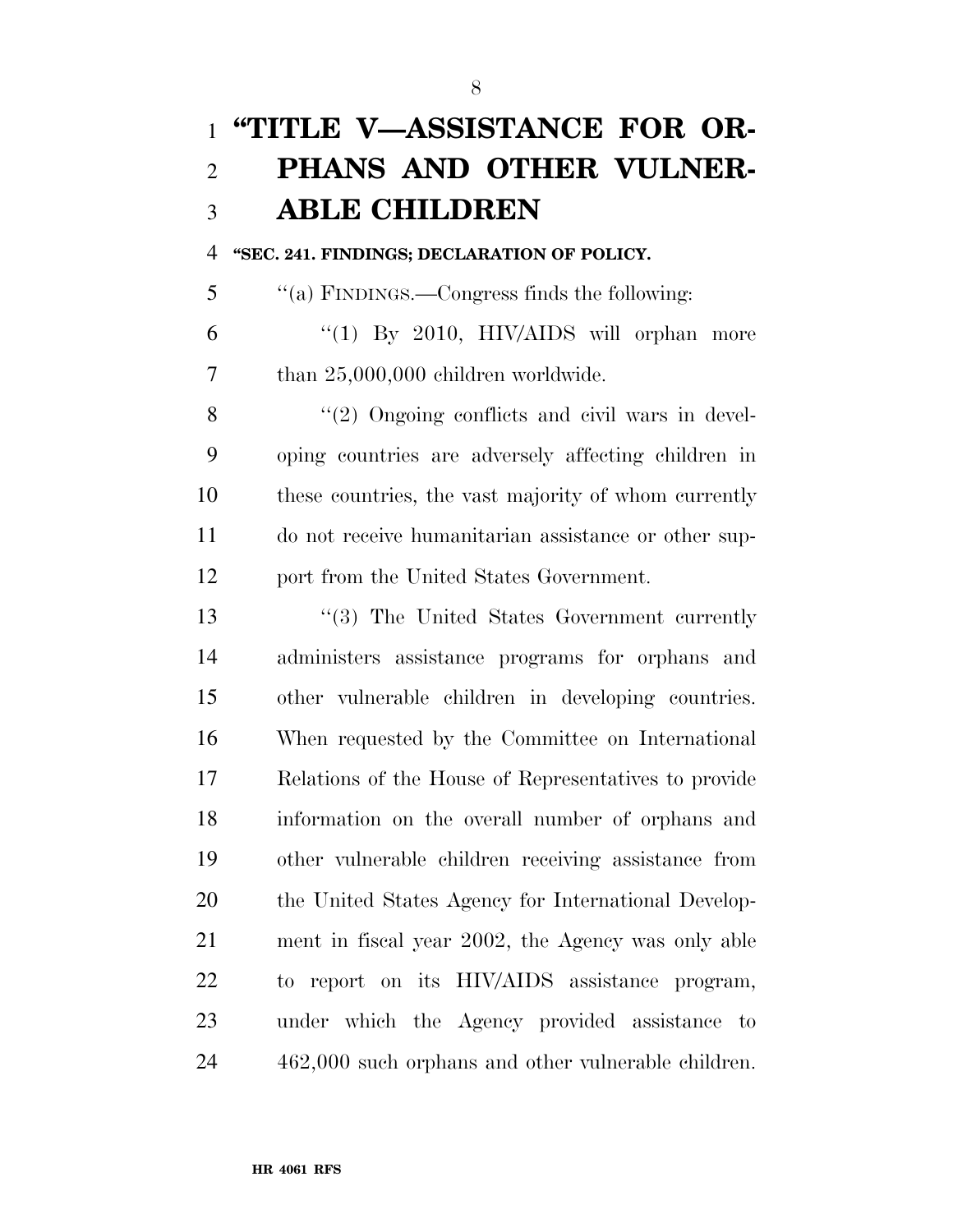1 ''(4) The United States Government should in- crease its efforts to provide assistance for orphans and other vulnerable children in developing coun- tries, especially those children affected by HIV/AIDS or conflict.

 ''(5) The United States Agency for Inter- national Development should establish improved ca- pacity to deliver assistance to orphans and other vul- nerable children in developing countries through partnerships with private voluntary organizations, including faith-based organizations.

 ''(6) Further, the United States Agency for International Development should be the primary United States Government agency responsible for identifying and assisting orphans and other vulner-able children in developing countries.

 ''(b) DECLARATION OF POLICY.—Congress, recog- nizing that prompt and appropriate action by the United States to assist orphans and other vulnerable children in developing countries is an important expression of the hu- manitarian concern and tradition of the people of the United States, affirms the willingness of the United States to assist such orphans and other vulnerable children—

24  $\frac{1}{2}$  (1) by providing assistance for the purpose of improving the health, nutritional, shelter, edu-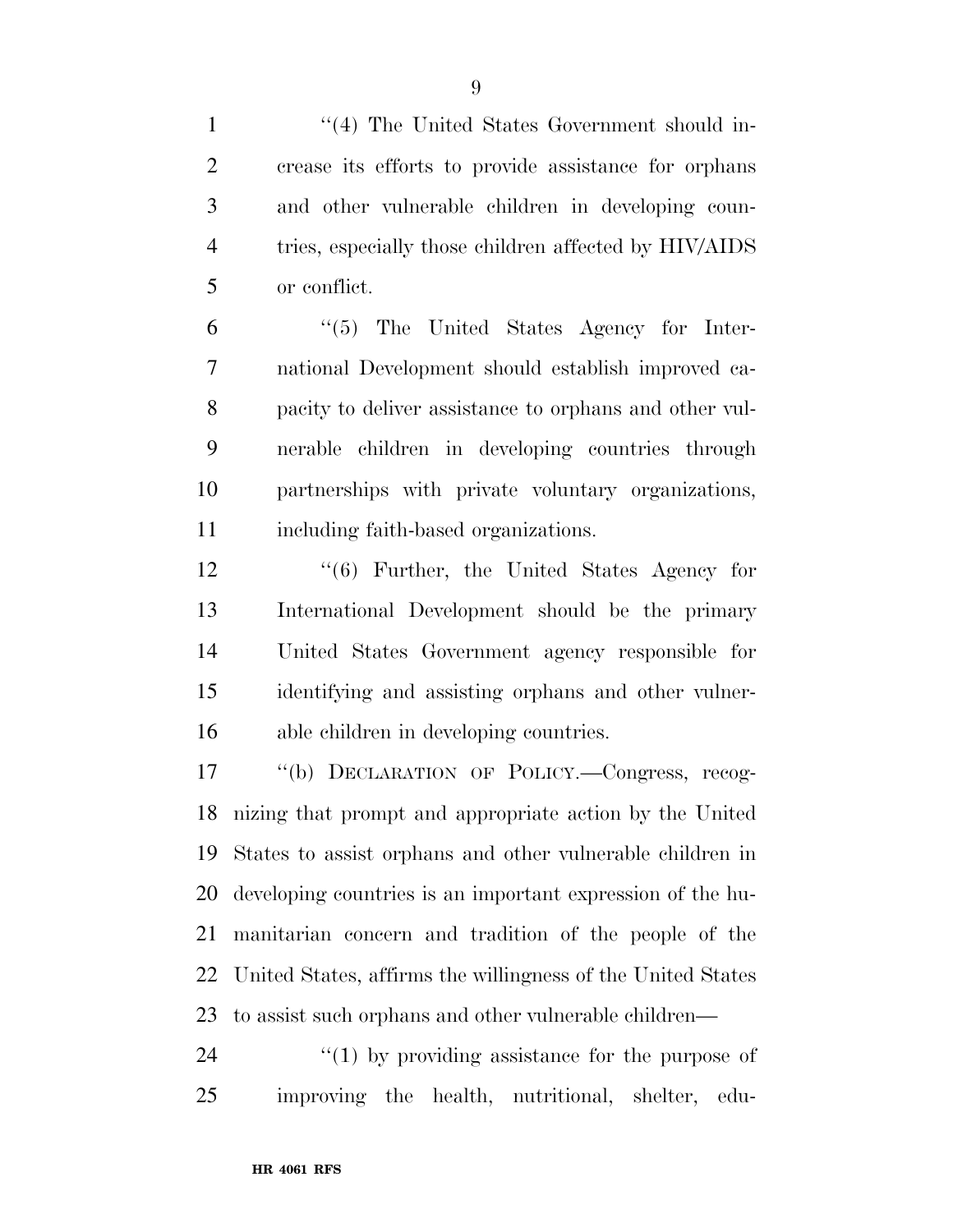| $\mathbf{1}$   | cational, economic, and psychological status of or-             |
|----------------|-----------------------------------------------------------------|
| $\overline{2}$ | phans and other vulnerable children in such coun-               |
| 3              | tries; and                                                      |
| $\overline{4}$ | $\lq(2)$ by providing humanitarian and protection               |
| 5              | assistance to such orphans and other vulnerable chil-           |
| 6              | dren affected by conflict or civil strife.                      |
| 7              | "SEC. 242. ASSISTANCE TO PROVIDE BASIC CARE.                    |
| 8              | "(a) FINDINGS.—Congress finds the following:                    |
| 9              | $\lq(1)$ The need for individuals and local organi-             |
| 10             | zations in developing countries to assist households            |
| 11             | headed by children is necessary due to the increase             |
| 12             | in the number of such households. Millions of chil-             |
| 13             | dren in these types of households lack basic care,              |
| 14             | such as access to food and shelter.                             |
| 15             | $"(2)$ Although families and extended families                  |
| 16             | serve as the primary providers of care for these chil-          |
| 17             | dren, when these family care networks break down,               |
| 18             | and when communities are responsible for raising                |
| 19             | orphans, these children are cared for in a rich and             |
| 20             | nurturing environment and remain connected to the               |
| 21             | traditions and rituals of families and the community.           |
| 22             | $\cdot\cdot\cdot(3)$ As the number of these children increases, |
| 23             | the ability of communities to provide basic care for            |
| 24             | such children is limited. Assistance to support the             |
| 25             | provision of such basic care is therefore necessary in          |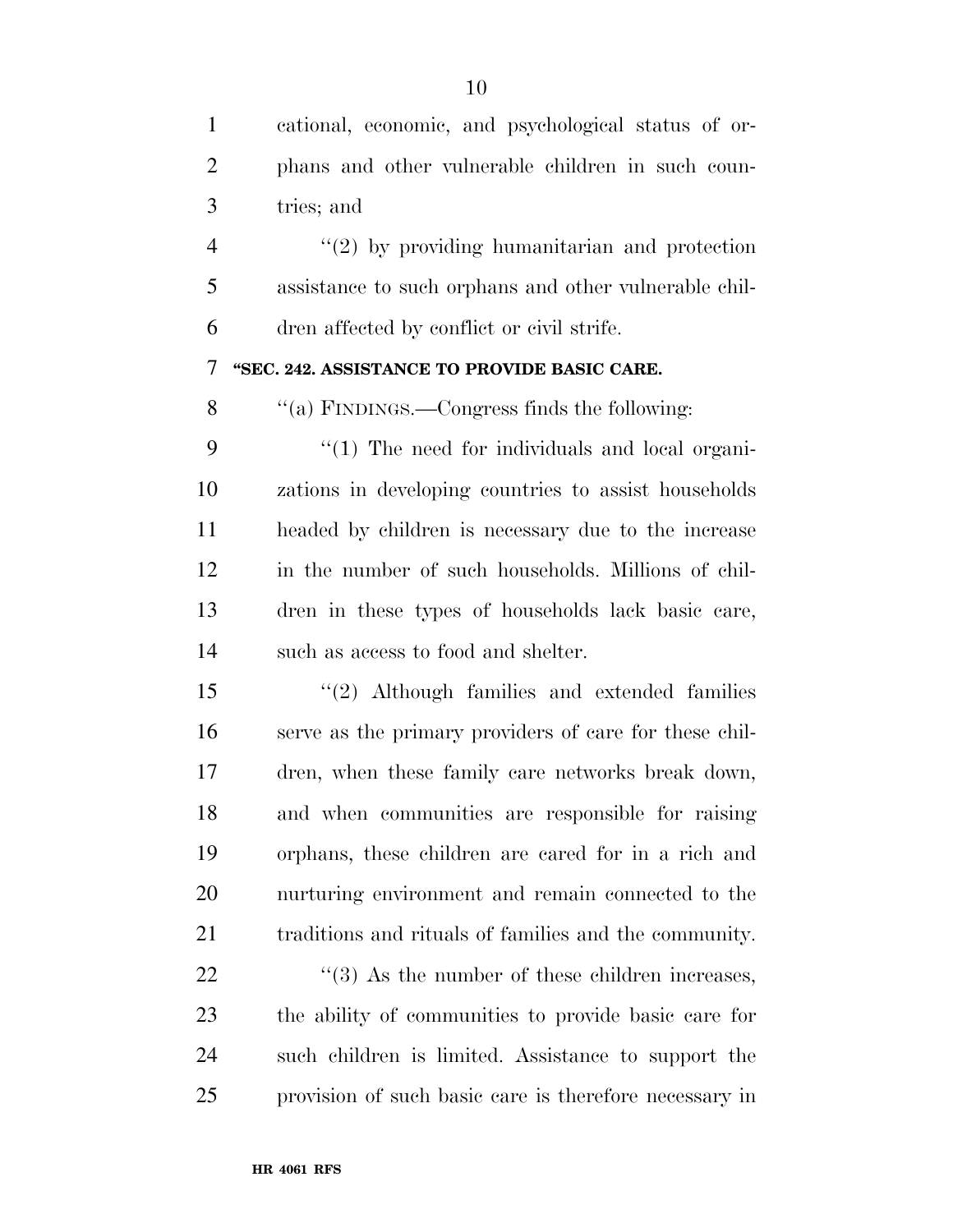| $\mathbf{1}$   | and of itself and also to facilitate the provision of  |
|----------------|--------------------------------------------------------|
| $\overline{2}$ | other types of assistance for such children under this |
| 3              | title.                                                 |
| $\overline{4}$ | $``$ (b) ASSISTANCE.—                                  |
| 5              | " $(1)$ IN GENERAL.—The President is author-           |
| 6              | ized to provide assistance for programs in developing  |
| $\overline{7}$ | countries to provide basic care for orphans and other  |
| 8              | vulnerable children.                                   |
| 9              | "(2) ACTIVITIES SUPPORTED.—Assistance pro-             |
| 10             | vided under paragraph (1) should be used—              |
| 11             | "(A) to support individuals and local orga-            |
| 12             | nizations, including teachers, social workers,         |
| 13             | and representatives from religious institutions        |
| 14             | and nongovernmental organizations, to mobilize         |
| 15             | their own resources through the strengthening          |
| 16             | of community care coalitions, networks, or sup-        |
| 17             | port groups to provide basic care for orphans          |
| 18             | and other vulnerable children, including day           |
| 19             | care, food assistance, protection assistance, and      |
| 20             | home visits;                                           |
| 21             | $\lq\lq (B)$ to increase the capacity of the com-      |
| 22             | munity care groups described in subparagraph           |
| 23             | $(A)$ to meet on a regular basis to identify or-       |
| 24             | phans and other vulnerable children and to fa-         |
| 25             | cilitate the provision of services; and                |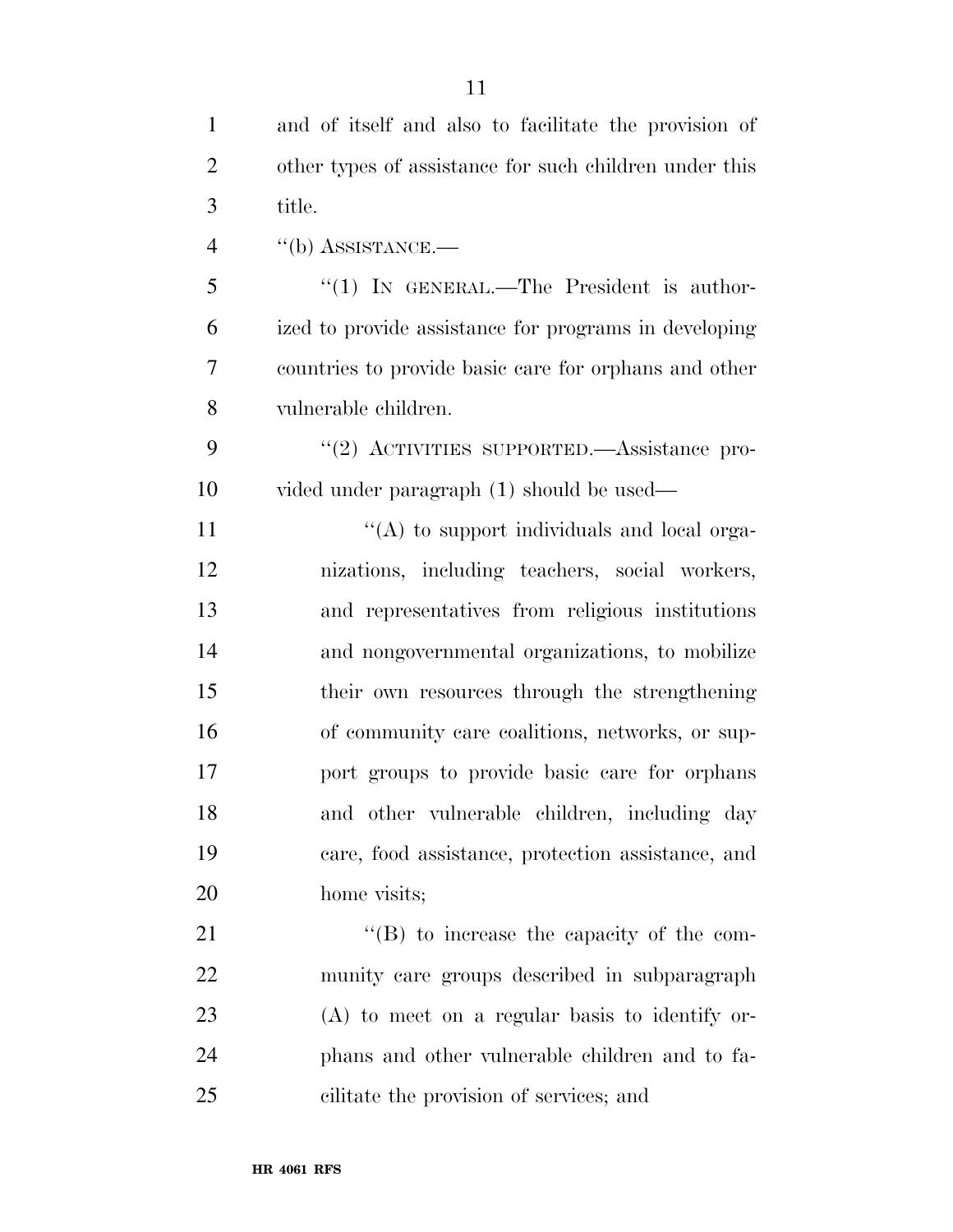| $\mathbf{1}$   | "(C) to ensure that the activities of com-            |
|----------------|-------------------------------------------------------|
| $\overline{2}$ | munity care groups described in subparagraph          |
| 3              | (A) include appropriate monitoring and super-         |
| $\overline{4}$ | vision components.                                    |
| 5              | "(3) DEFINITION.—In this subsection, the term         |
| 6              | 'protection assistance' means all appropriate meas-   |
| 7              | ures to promote the physical and psychological secu-  |
| 8              | rity of an individual, provide equal access to basic  |
| 9              | services for the individual, and safeguard the legal  |
| 10             | and human rights and dignity of the individual.       |
| 11             | "SEC. 243. ASSISTANCE TO PROVIDE TREATMENT TO OR-     |
| 12             | PHANS AND OTHER VULNERABLE CHILDREN                   |
|                |                                                       |
| 13             | WITH HIV/AIDS.                                        |
| 14             | "(a) FINDINGS.—Congress finds the following:          |
| 15             | " $(1)$ Approximately 2,500,000 children under        |
| 16             | the age of 15 worldwide have HIV/AIDS. Every day      |
| 17             | another $2,000$ children under the age of 15 are in-  |
| 18             | fected with HIV.                                      |
| 19             | "(2) In 2002, approximately $2,500,000$ children      |
| 20             | were at risk for infection with HIV through mother-   |
| 21             | to-child transmission, which includes transmission at |
| 22             | any point during pregnancy, labor, delivery,<br>or    |
| 23             | breastfeeding.                                        |
| 24             | "(3) To date, more than $4,000,000$ children          |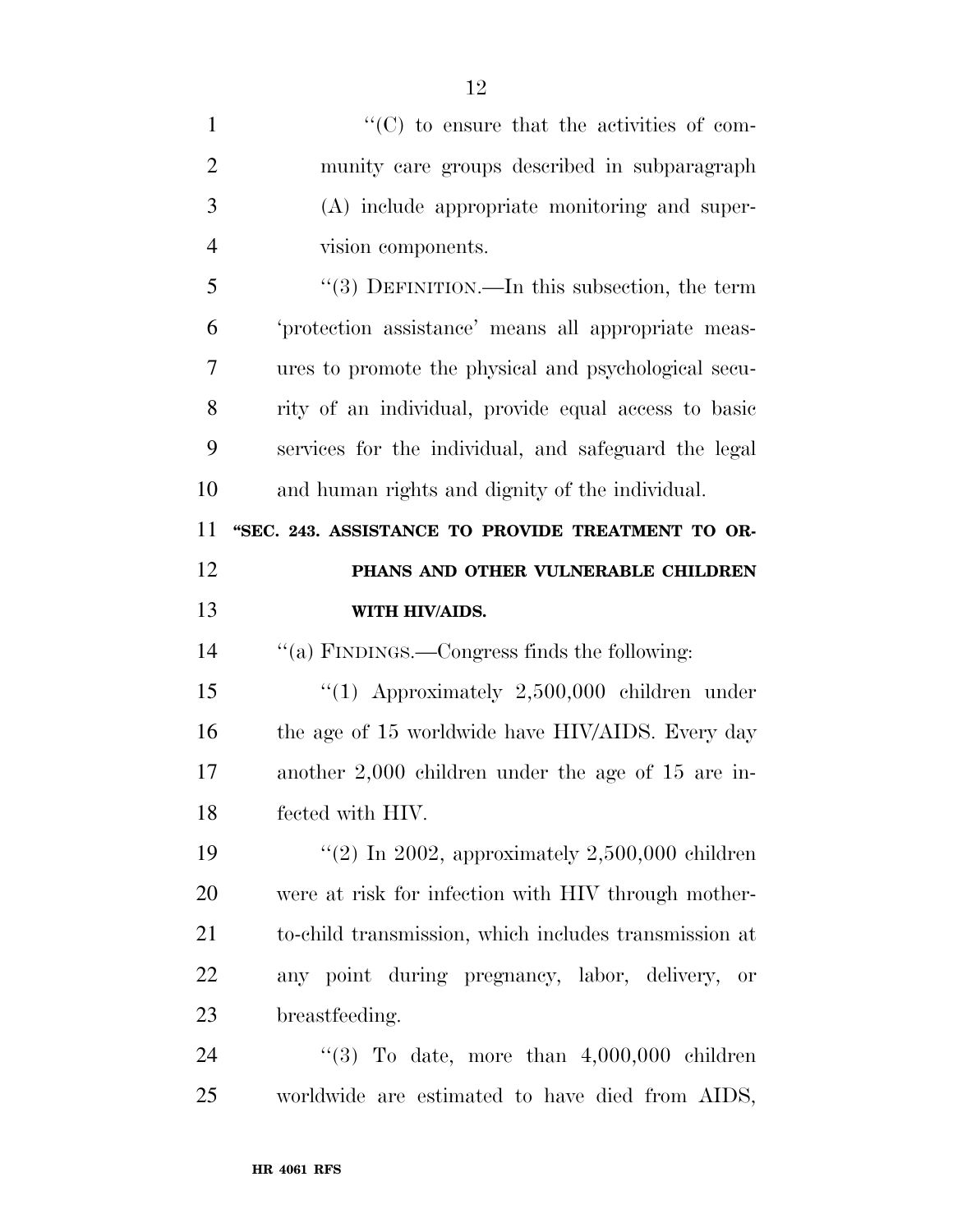primarily contracted through mother-to-child trans- mission. Every year, approximately 700,000 babies are infected with HIV, of which the majority are liv-ing in Africa.

 ''(4) In southern Africa HIV/AIDS is now the leading cause of death among young children, ac-counting for almost half of such deaths.

8 "(5) Research has shown conclusively that initi- ation in a timely manner of antiretroviral therapy for infants or young children with HIV/AIDS can preserve or restore their immune functions, promote normal growth and development, and prolong life.

 ''(6) Few international development programs specifically target the treatment of children with HIV/AIDS in developing countries. Reasons for this include the perceived low priority of pediatric treat- ment, a lack of pediatric health care professionals, lack of expertise and experience in pediatric drug dosing and monitoring, the perceived complexity of pediatric treatment, and mistaken beliefs regarding the risks and benefits of pediatric treatment.

22 "(b) ASSISTANCE.—

23 "(1) IN GENERAL.—The President is author-ized to provide assistance for the treatment of or-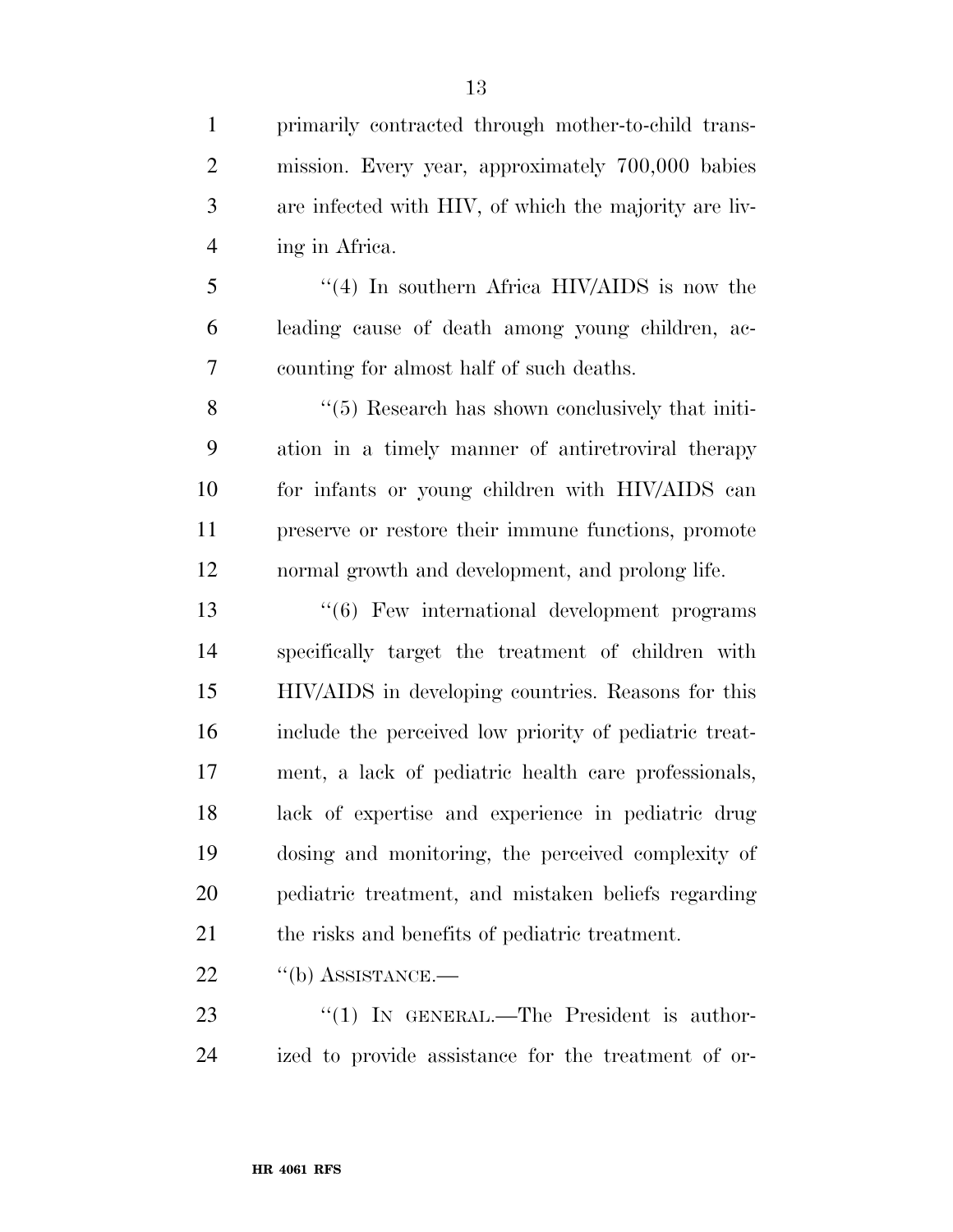| $\mathbf{1}$   | phans and other vulnerable children with HIV/AIDS   |
|----------------|-----------------------------------------------------|
| $\overline{2}$ | in developing countries.                            |
| 3              | "(2) ACTIVITIES SUPPORTED.—Assistance pro-          |
| $\overline{4}$ | vided under paragraph (1) should be used to carry   |
| 5              | out the following activities:                       |
| 6              | "(A) The treatment of orphans and other             |
| 7              | vulnerable children with HIV/AIDS through the       |
| 8              | provision of pharmaceuticals, including high-       |
| 9              | quality, low-cost antiretrovirals and other thera-  |
| 10             | pies, including generically manufactured phar-      |
| 11             | maceuticals where appropriate.                      |
| 12             | $\lq\lq (B)(i)$ The recruitment and training of in- |
| 13             | dividuals to provide the treatment described in     |
| 14             | subparagraph $(A)$ , including the recruitment      |
| 15             | and training of appropriate support personnel.      |
| 16             | "(ii) Such training should include appro-           |
| 17             | priate methodologies relating to initial diag-      |
| 18             | nosis, appropriate dosages of pharmaceuticals,      |
| 19             | monitoring, medication adherence techniques,        |
| 20             | treatment for any complications resulting from      |
| 21             | such pharmaceuticals, and psychosocial support      |
| 22             | for vulnerable children and their caregivers.       |
| 23             | "(C) Activities of medical laboratories re-         |
| 24             | lating to the treatment described in subpara-       |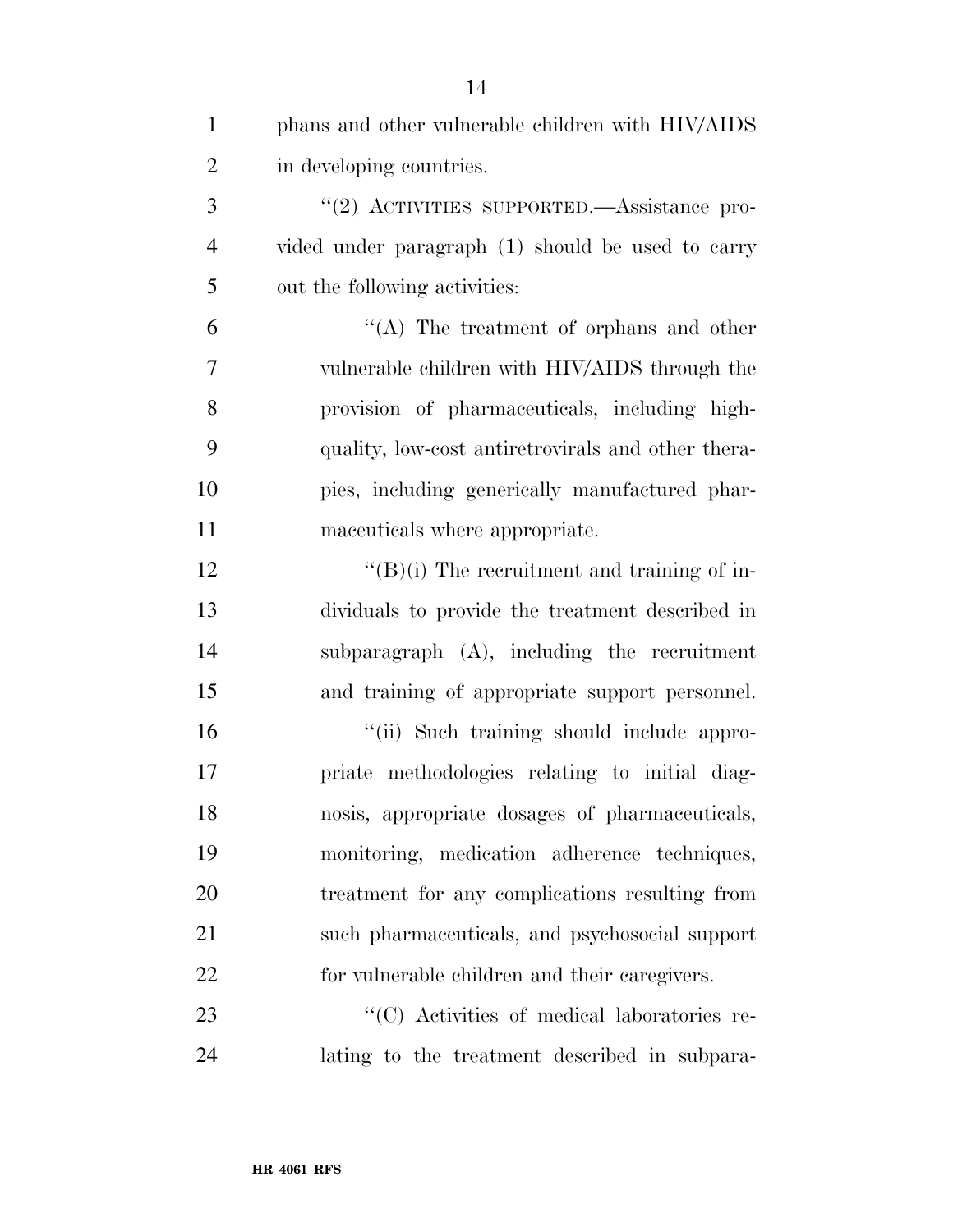| $\mathbf{1}$   | $graph(A)$ , including assistance for the purchase     |
|----------------|--------------------------------------------------------|
| $\overline{2}$ | of necessary equipment.                                |
| 3              | "SEC. 244. ASSISTANCE TO PROVIDE PSYCHOSOCIAL SUP-     |
| $\overline{4}$ | PORT TO ORPHANS AND OTHER VULNER-                      |
| 5              | ABLE CHILDREN AFFECTED BY HIV/AIDS.                    |
| 6              | "(a) FINDINGS.—Congress finds the following:           |
| 7              | " $(1)$ Many children who are orphaned as a re-        |
| 8              | sult of AIDS blame themselves for the death of a       |
| 9              | parent and many children are separated from sib-       |
| 10             | lings, sometimes for life.                             |
| 11             | $\lq(2)$ The trauma that results from the loss of      |
| 12             | a parent as a result of AIDS can trigger behavior      |
| 13             | problems of aggression or emotional withdrawal and     |
| 14             | negatively affect a child's performance in school and  |
| 15             | the child's social relations.                          |
| 16             | $(3)$ Children living in families affected by          |
| 17             | HIV/AIDS are often stigmatized, teased, and ostra-     |
| 18             | cized by peers.                                        |
| 19             | $\lq(4)$ Children living in families affected by       |
| 20             | HIV/AIDS who are most vulnerable are those chil-       |
| 21             | dren in households headed by children. In these        |
| 22             | households, trained community volunteers can play a    |
| 23             | major role through home visits.                        |
| 24             | "(5) In many African countries, religious lead-        |
| 25             | ers are mobilizing individuals and local organizations |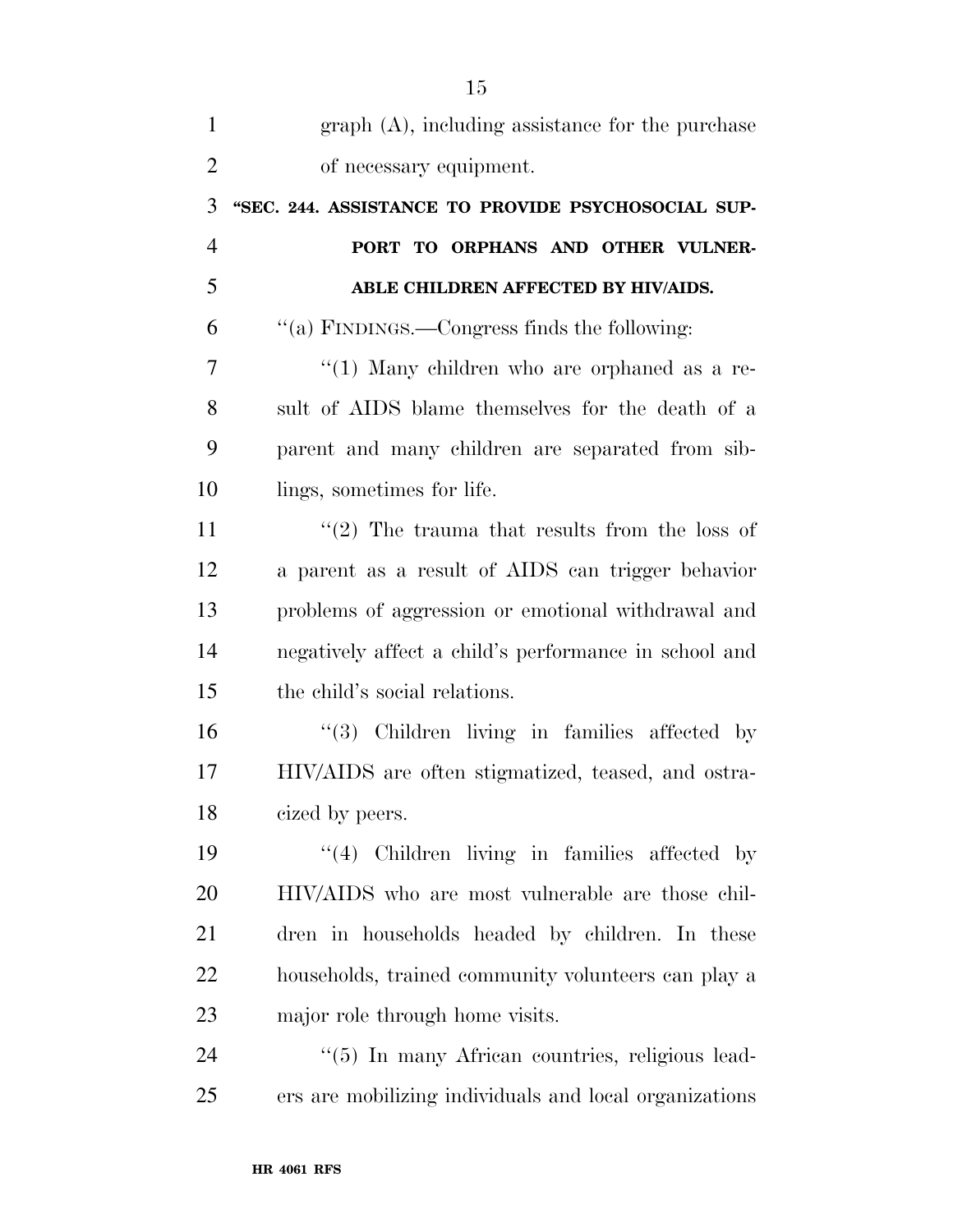within the community to identify and respond to the psychosocial needs of those children affected by AIDS.

 ''(b) ASSISTANCE.—The President is authorized to provide assistance for programs in developing countries to provide culturally appropriate mental health services and psychosocial support for orphans and other vulnerable children, and their caregivers.

### **''SEC. 245. ASSISTANCE FOR SCHOOL FOOD PROGRAMS.**

''(a) FINDINGS.—Congress finds the following:

 $\frac{1}{1}$  (1) In 2004, it is estimated that 125,000,000 children worldwide do not attend school, in part be- cause of hunger and malnutrition, and the vast ma-jority of these children are young girls.

 ''(2) School food programs, including take-home rations, in developing countries provide strong incen- tives for parents to send their children to school and ensure that they continue with their education. School food programs may reduce short-term hun- ger, improve cognitive functions, and enhance learn-21 ing, behavior, and achievement.

22 ''(3) In 2004, more than 8,000,000 children in sub-Saharan Africa are underweight compared to 1994. Malnutrition enhances the risk that orphans and other vulnerable children will be at risk for ill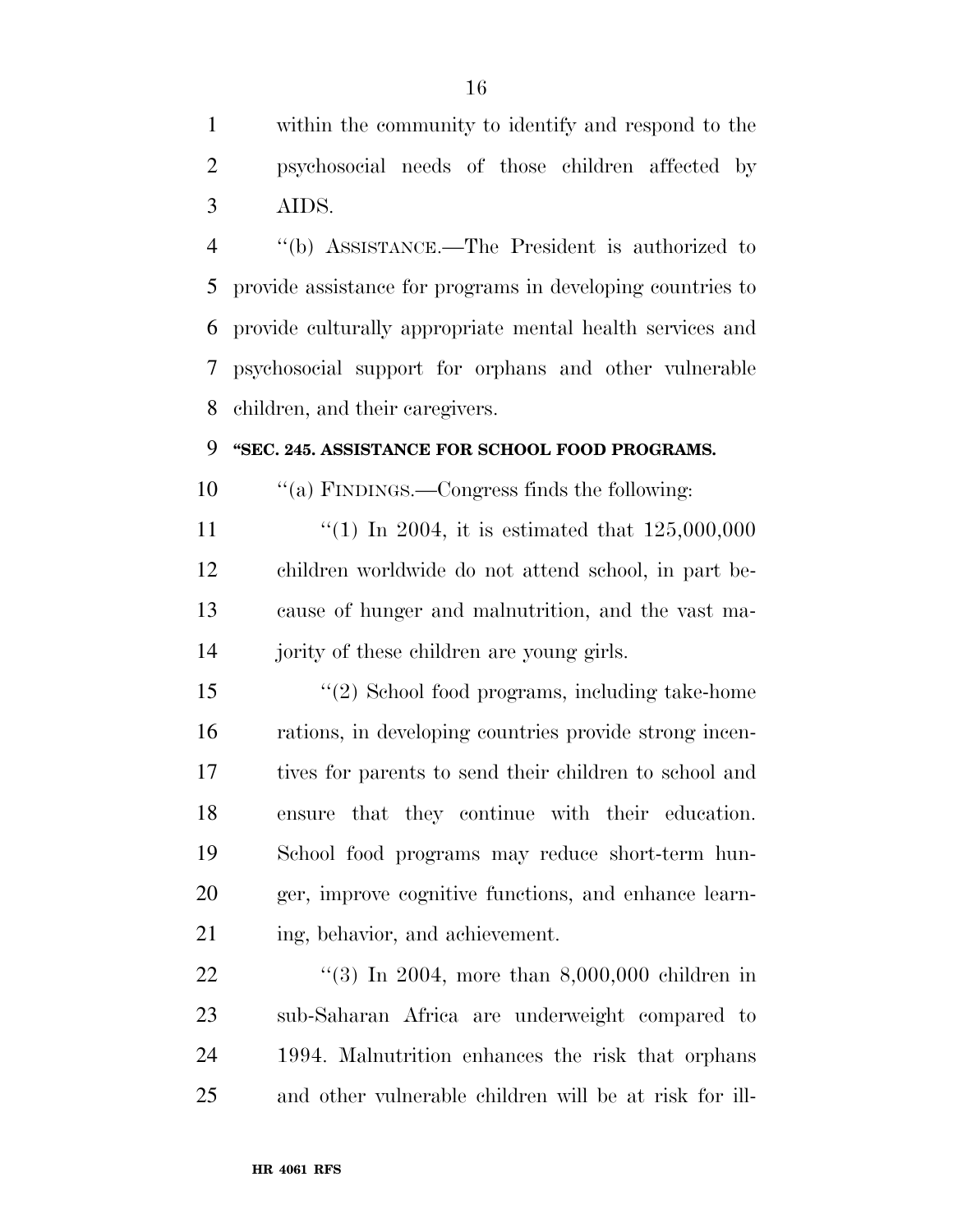ness and infections, especially if these children are also infected with HIV.

 ''(4) Healthy members of families affected by HIV/AIDS in developing countries often leave the workforce to care for those family members with HIV/AIDS, which compounds the problem of access to food for the family. Food consumption has been shown to drop by as much as 40 percent in these families.

 $\frac{10}{5}(A)$  Although a number of organizations seek to meet the needs of children who are orphaned or vulnerable as a result of HIV/AIDS, immediate and extended families continue to be the primary providers of care and support for these children, and they need direct assistance urgently.

 ''(B) According to a survey by the United States Agency for International Development, or- phans and other vulnerable children relied on rel- atives for food support 74 percent of the time and on friends for food support 19 percent of the time. 21 "(b) ASSISTANCE.—

22 "(1) IN GENERAL.—The President is author- ized to provide assistance for school food programs for orphans and vulnerable children in developing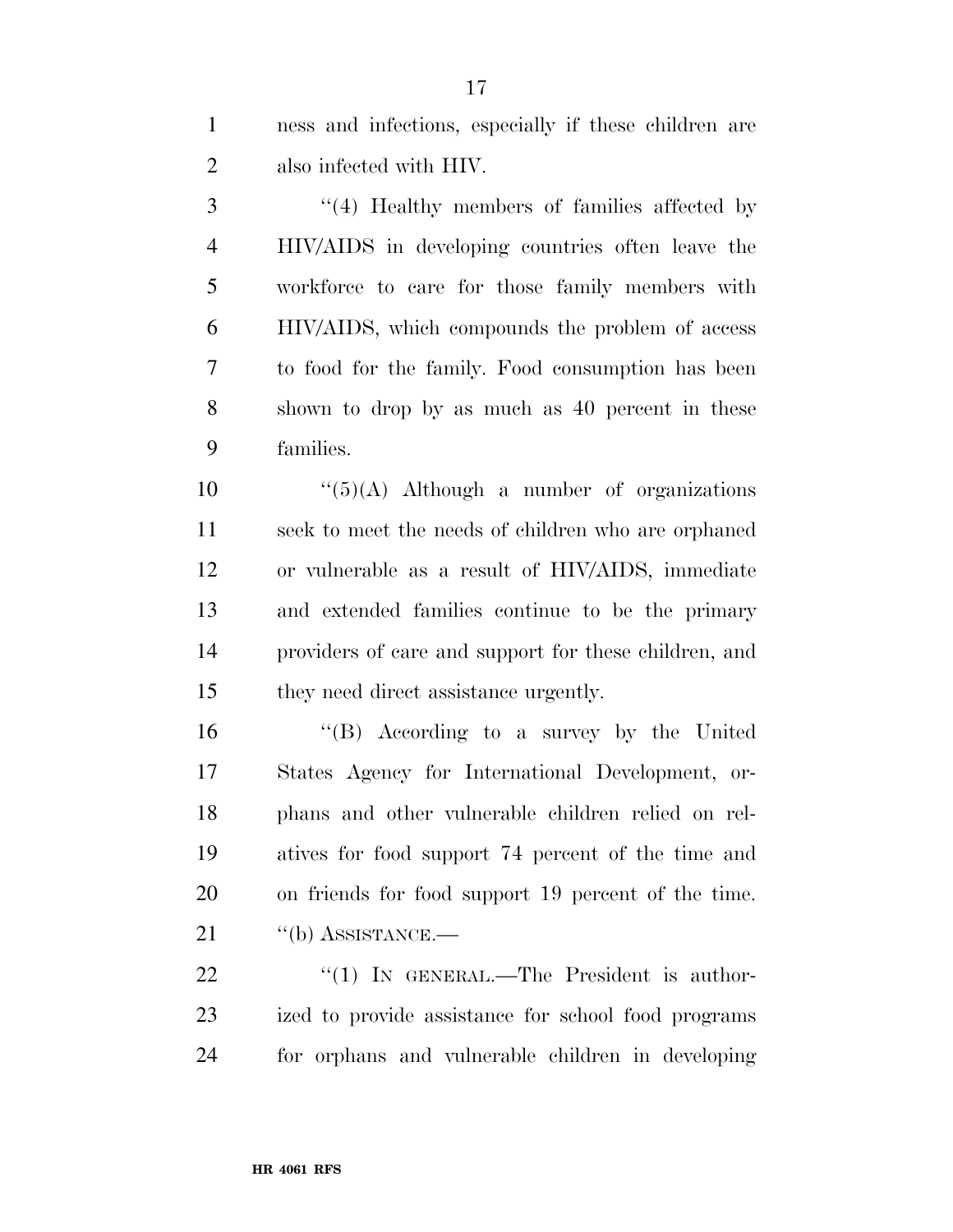| $\mathbf{1}$   | countries, especially in such countries heavily af-     |
|----------------|---------------------------------------------------------|
| $\overline{2}$ | fected by HIV/AIDS.                                     |
| 3              | "(2) ACTIVITIES SUPPORTED.—Assistance pro-              |
| $\overline{4}$ | vided under paragraph (1) should be used to pur-        |
| 5              | chase local or regional foodstuffs, where appropriate,  |
| 6              | for school food programs.                               |
| 7              | "SEC. 246. ASSISTANCE TO INCREASE EDUCATIONAL OP-       |
| 8              | PORTUNITIES AND PROVIDE EMPLOYMENT                      |
| 9              | <b>TRAINING.</b>                                        |
| 10             | "(a) FINDINGS.—Congress finds the following:            |
| 11             | $\lq(1)$ The lack of financial resources in families    |
| 12             | affected by HIV/AIDS prevents many orphans and          |
| 13             | other vulnerable children in developing countries       |
| 14             | from attending school because of the requirement to     |
| 15             | pay school fees and other costs of education.           |
| 16             | $\lq(2)$ Such children, in particular young girls,      |
| 17             | are often forced to miss school in order to serve as    |
| 18             | caregivers to relatives with HIV/AIDS or assume         |
| 19             | adult responsibilities for providing for the family.    |
| 20             | Younger children who lose a parent also lose the op-    |
| 21             | portunity to learn skills that they will need to sup-   |
| 22             | port themselves as they grow older.                     |
| 23             | $\lq(3)$ According to the International Labor Or-       |
| 24             | ganization $(II.0)$ , approximately $250,000,000$ chil- |
| 25             | dren and adolescents ages $5$ to $14$ in developing     |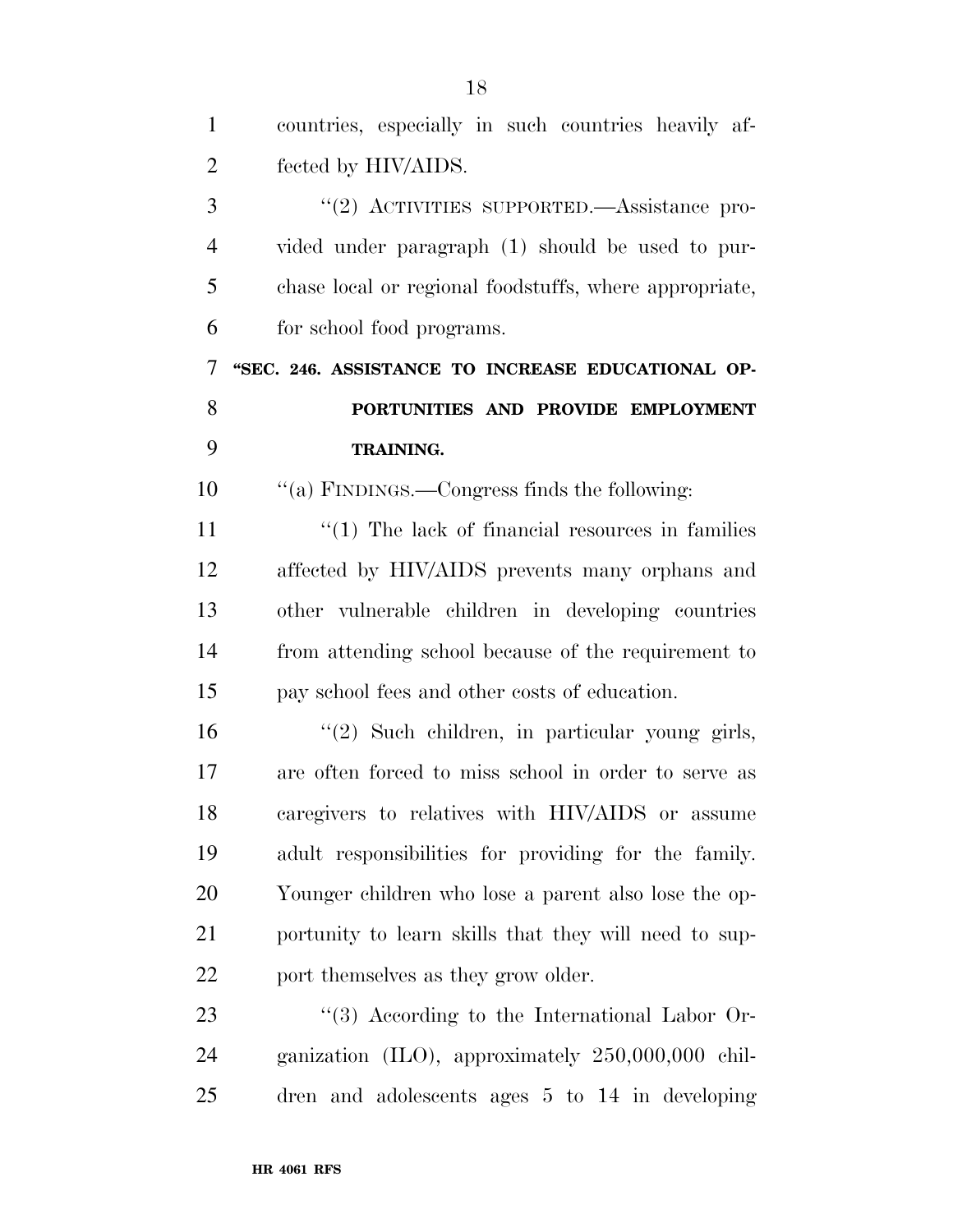| $\mathbf{1}$   | countries are working part-time and approximately         |
|----------------|-----------------------------------------------------------|
| $\overline{2}$ | $120,000,000$ children and adolescents ages 5 to 14       |
| 3              | in developing countries are working full-time.            |
| $\overline{4}$ | $\lq(4)$ In many regions of Africa and other devel-       |
| 5              | oping countries, non-formal education plays an im-        |
| 6              | portant role to provide children who are unable to        |
| 7              | attend school with the employment and related life        |
| 8              | skills training such children need to survive.            |
| 9              | "(5) Many organizations in Africa, including              |
| 10             | faith-based organizations, provide employment and         |
| 11             | related life skills training for older children to better |
| 12             | prepare them to serve as caregivers for younger sib-      |
| 13             | lings.                                                    |
| 14             | $(6)$ Organizations that provide non-formal               |
| 15             | education can assist the thousands of children in de-     |
| 16             | veloping countries who are not currently being as-        |
| 17             | sisted by families or communities and are struggling      |
| 18             | to survive.                                               |
| 19             | $\lq\lq(b)$ ASSISTANCE.—                                  |
| 20             | "(1) EDUCATION ASSISTANCE.-The President                  |
| 21             | is authorized to provide assistance for programs in       |
| 22             | developing countries to decrease barriers to public       |
| 23             | primary school enrollment by eliminating school fees      |
| 24             | and other costs of education, especially in developing    |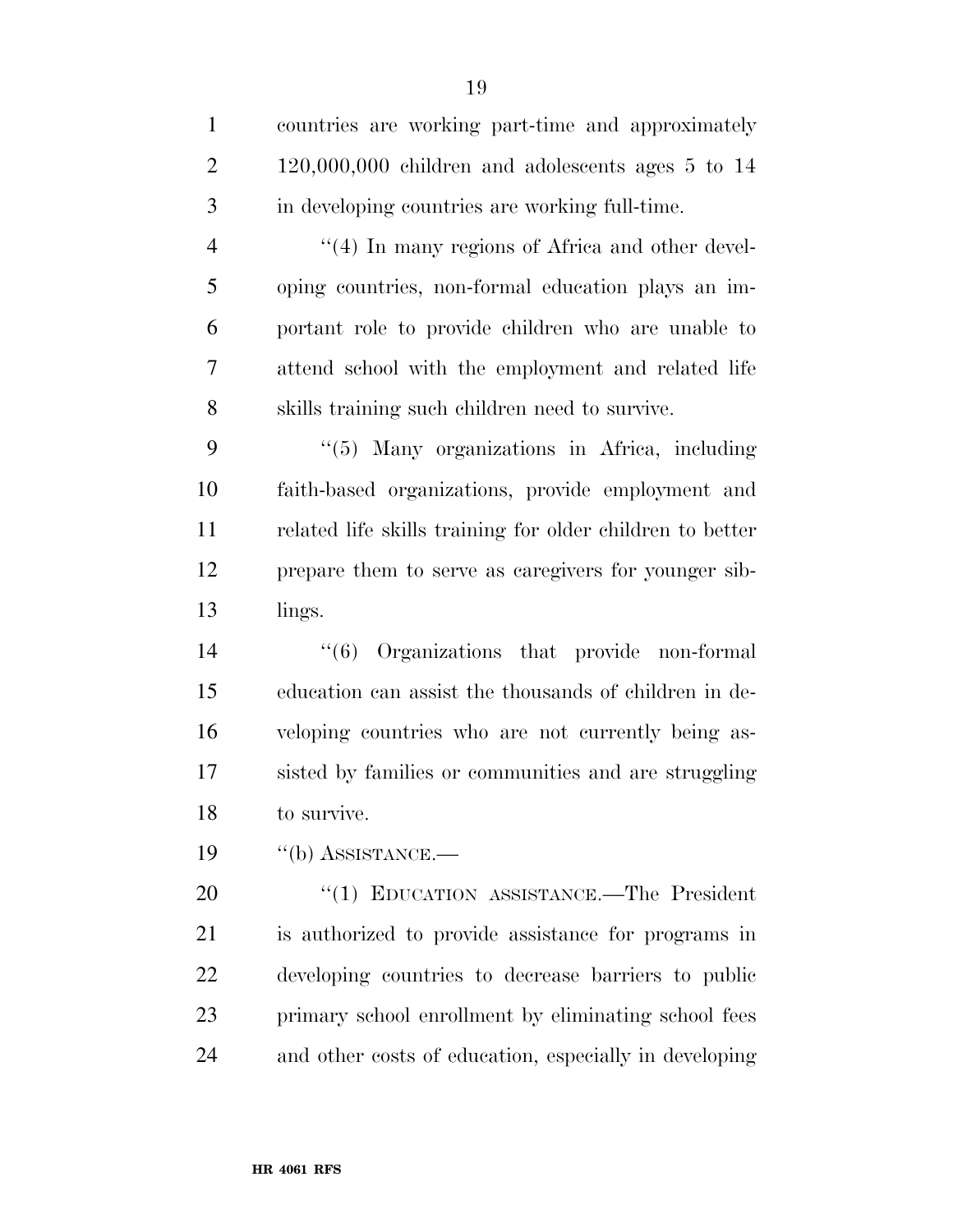| $\mathbf{1}$   | countries heavily affected by HIV/AIDS. Amounts              |
|----------------|--------------------------------------------------------------|
| $\overline{2}$ | made available to carry out this paragraph—                  |
| 3              | "(A) are authorized to be made available                     |
| $\overline{4}$ | to the President for assistance or contributions             |
| 5              | to nongovernmental organizations and inter-                  |
| 6              | national organizations to achieve the purposes               |
| 7              | of this paragraph; and                                       |
| 8              | "(B) shall not be used to pay school fees.                   |
| 9              | "(2) EMPLOYMENT TRAINING ASSISTANCE.-                        |
| 10             | The President is authorized to provide assistance for        |
| 11             | programs in developing countries to provide employ-          |
| 12             | ment training and related services for orphans and           |
| 13             | other vulnerable children who are of legal working           |
| 14             | age, especially for programs in developing countries         |
| 15             | heavily affected by HIV/AIDS.                                |
| 16             | "SEC. 247. ASSISTANCE TO PROTECT AND PROMOTE INHER-          |
| 17             | <b>ITANCE RIGHTS.</b>                                        |
| 18             | "(a) FINDING.—Congress finds that orphans and                |
| 19             | other vulnerable children in developing countries, particu-  |
| 20             | larly children who are orphaned as a result of AIDS, are     |
| 21             | routinely denied their inheritance or encounter difficulties |
| 22             | in claiming the land and other property which they have      |
| 23             | inherited.                                                   |
| 24             | "(b) ASSISTANCE.—The President is authorized to              |

 $2(6)$  ASSISTANCE.—The President is authorized to provide assistance in support of programs in developing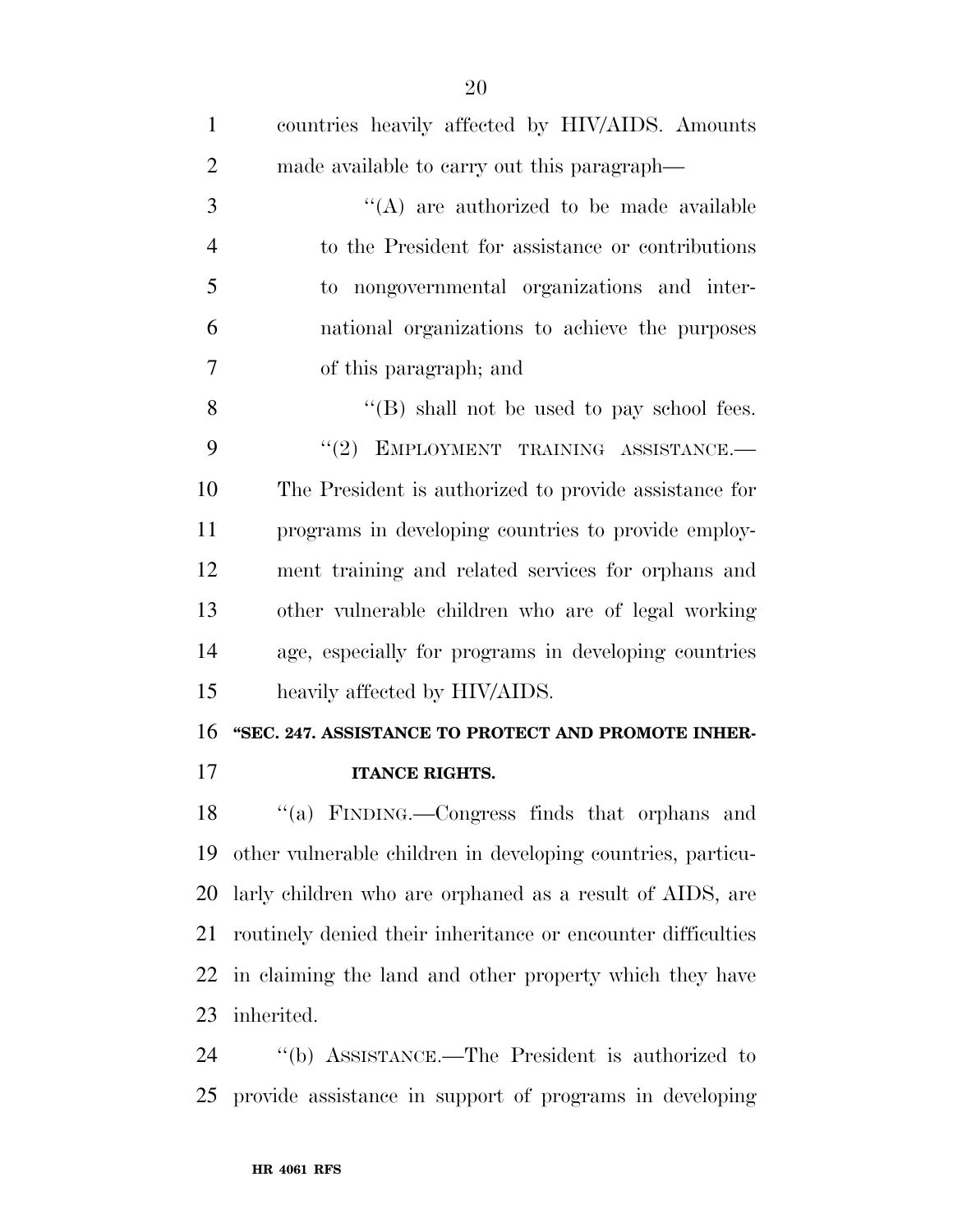countries to protect and promote the inheritance rights of orphans and other vulnerable children, particularly young girls and children who are orphaned as a result of AIDS. **''SEC. 248. ADMINISTRATION OF ASSISTANCE.** 

 ''(a) OFFICE FOR ORPHANS AND OTHER VULNER-ABLE CHILDREN.—

 ''(1) ESTABLISHMENT.—There is established within the United States Agency for International Development an Office for Orphans and Other Vul- nerable Children (hereafter in this title referred to as the 'Office'), which shall be headed by a Director who shall be appointed by the Administrator of the Agency.

 ''(2) DUTIES.—The Office shall be responsible for carrying out this title.

 ''(b) APPROVAL OF APPLICATIONS.—Subject to the requirements of subsection (e), the Director of the Office shall be responsible for reviewing or approving all applica- tions submitted to the United States Agency for Inter- national Development for assistance under this title, in- cluding applications submitted to field missions of the Agency.

 ''(c) PRIORITY.—In providing assistance under this title, priority should be given to assistance for developing countries in which the rate of HIV infection, as reported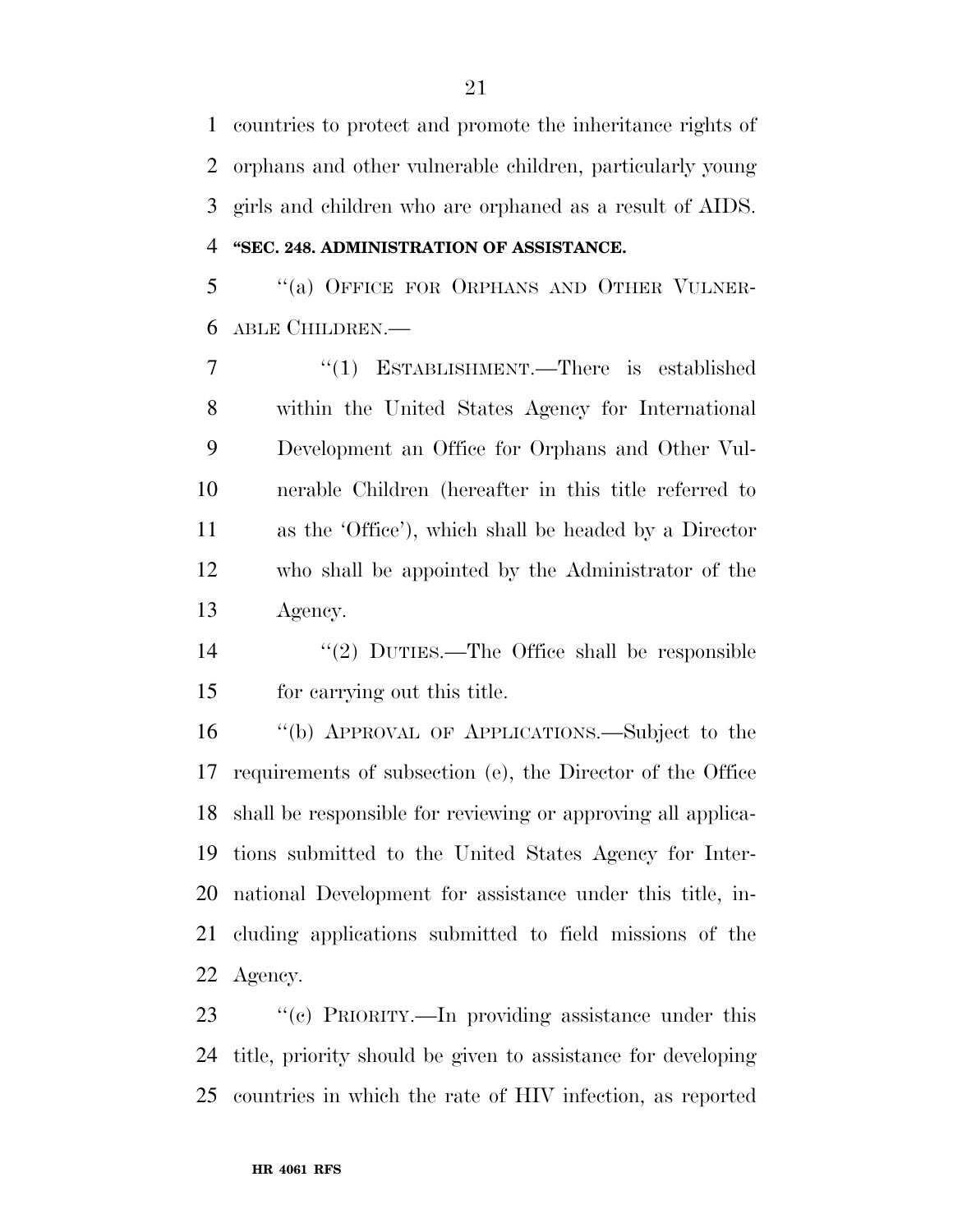in the most recent epidemiological data for that country compiled by the United Nations Joint Programme on HIV/AIDS (UNAIDS), is at least 5 percent among women attending prenatal clinics or more than 15 percent among individuals in groups with high-risk behavior.

 ''(d) FORM OF ASSISTANCE.—Assistance under this title shall be provided in the form of—

8 "(1) grants, cooperative agreements, or con-tracts;

10  $\frac{10}{2}$  contributions to international organiza-tions; or

12  $\frac{12}{3}$  assistance to the governments of devel-oping countries.

 ''(e) COORDINATION.—The provision of assistance under this title for children who are orphaned as a result of HIV/AIDS, or are children with HIV/AIDS, shall be undertaken in accordance with section 104A of this Act and assistance relating to HIV/AIDS authorized under the United States Leadership Against HIV/AIDS, Tuber- culosis, and Malaria Act of 2003 (Public Law 108–25), including section 102 of such Act concerning the coordina-tion of HIV/AIDS programs.

23 "(f) OTHER ASSISTANCE.—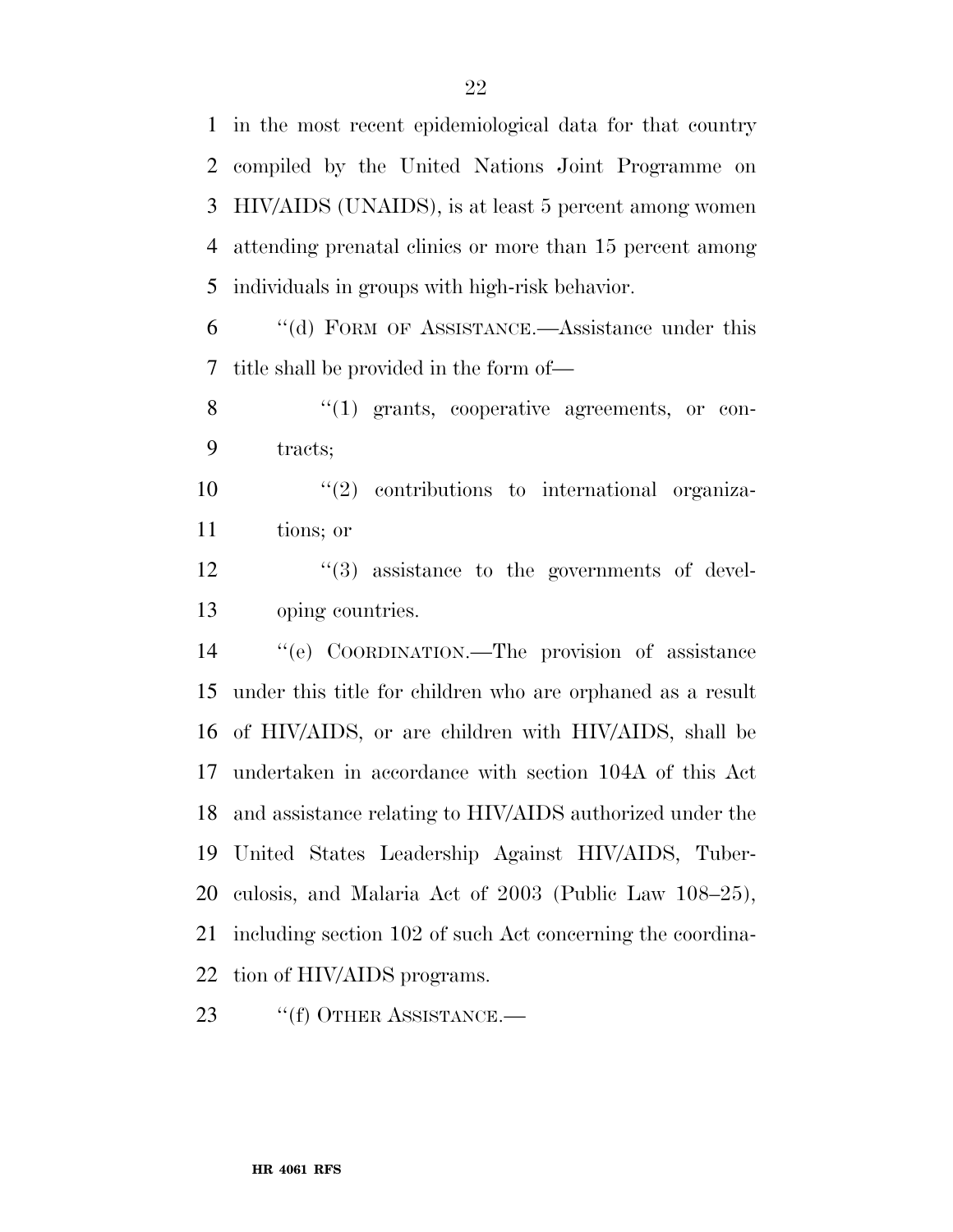| $\mathbf{1}$   | "(1) REVIEW OR APPROVAL OF OTHER USAID                                                                                                                                                                                                                                                                                                                                                                |
|----------------|-------------------------------------------------------------------------------------------------------------------------------------------------------------------------------------------------------------------------------------------------------------------------------------------------------------------------------------------------------------------------------------------------------|
| $\overline{2}$ | ASSISTANCE.—The Director of the Office shall be re-                                                                                                                                                                                                                                                                                                                                                   |
| 3              | sponsible for reviewing or approving—                                                                                                                                                                                                                                                                                                                                                                 |
| $\overline{4}$ | "(A) each component of the annual plan of                                                                                                                                                                                                                                                                                                                                                             |
| 5              | a mission, bureau, or other office of the United                                                                                                                                                                                                                                                                                                                                                      |
| 6              | States Agency for International Development as                                                                                                                                                                                                                                                                                                                                                        |
| $\overline{7}$ | the component relates to assistance for orphans                                                                                                                                                                                                                                                                                                                                                       |
| 8              | or other vulnerable children in developing coun-                                                                                                                                                                                                                                                                                                                                                      |
| 9              | tries; and                                                                                                                                                                                                                                                                                                                                                                                            |
| 10             | "(B) each program, project, or activity re-                                                                                                                                                                                                                                                                                                                                                           |
| 11             | lating to such assistance.                                                                                                                                                                                                                                                                                                                                                                            |
| 12             | "(2) COORDINATION OF ALL U.S. GOVERNMENT                                                                                                                                                                                                                                                                                                                                                              |
| 13             | ASSISTANCE.—The Director of the Office shall be re-                                                                                                                                                                                                                                                                                                                                                   |
| 14             | sponsible for ensuring coordination of all United                                                                                                                                                                                                                                                                                                                                                     |
| 15             | States Government programs to provide assistance                                                                                                                                                                                                                                                                                                                                                      |
| 16             | for orphans and other vulnerable children in devel-                                                                                                                                                                                                                                                                                                                                                   |
| 17             | oping countries.                                                                                                                                                                                                                                                                                                                                                                                      |
| 18             | "SEC. 249. MONITORING SYSTEM.                                                                                                                                                                                                                                                                                                                                                                         |
| 1 <sub>0</sub> | $\mathcal{L}_{\mathcal{L}}$ = $\mathcal{L}_{\mathcal{L}}$ = $\mathcal{L}_{\mathcal{L}}$ = $\mathcal{L}_{\mathcal{L}}$ = $\mathcal{L}_{\mathcal{L}}$ = $\mathcal{L}_{\mathcal{L}}$ = $\mathcal{L}_{\mathcal{L}}$ = $\mathcal{L}_{\mathcal{L}}$ = $\mathcal{L}_{\mathcal{L}}$ = $\mathcal{L}_{\mathcal{L}}$ = $\mathcal{L}_{\mathcal{L}}$ = $\mathcal{L}_{\mathcal{L}}$ = $\mathcal{L}_{\mathcal{L}}$ = |

 ''(a) ESTABLISHMENT.—In order to maximize the sustainable development impact of assistance authorized under this title, the President shall establish a monitoring system that meets the requirements of subsection (b).

23 "(b) REQUIREMENTS.—The requirements referred to in subsection (a) are the following: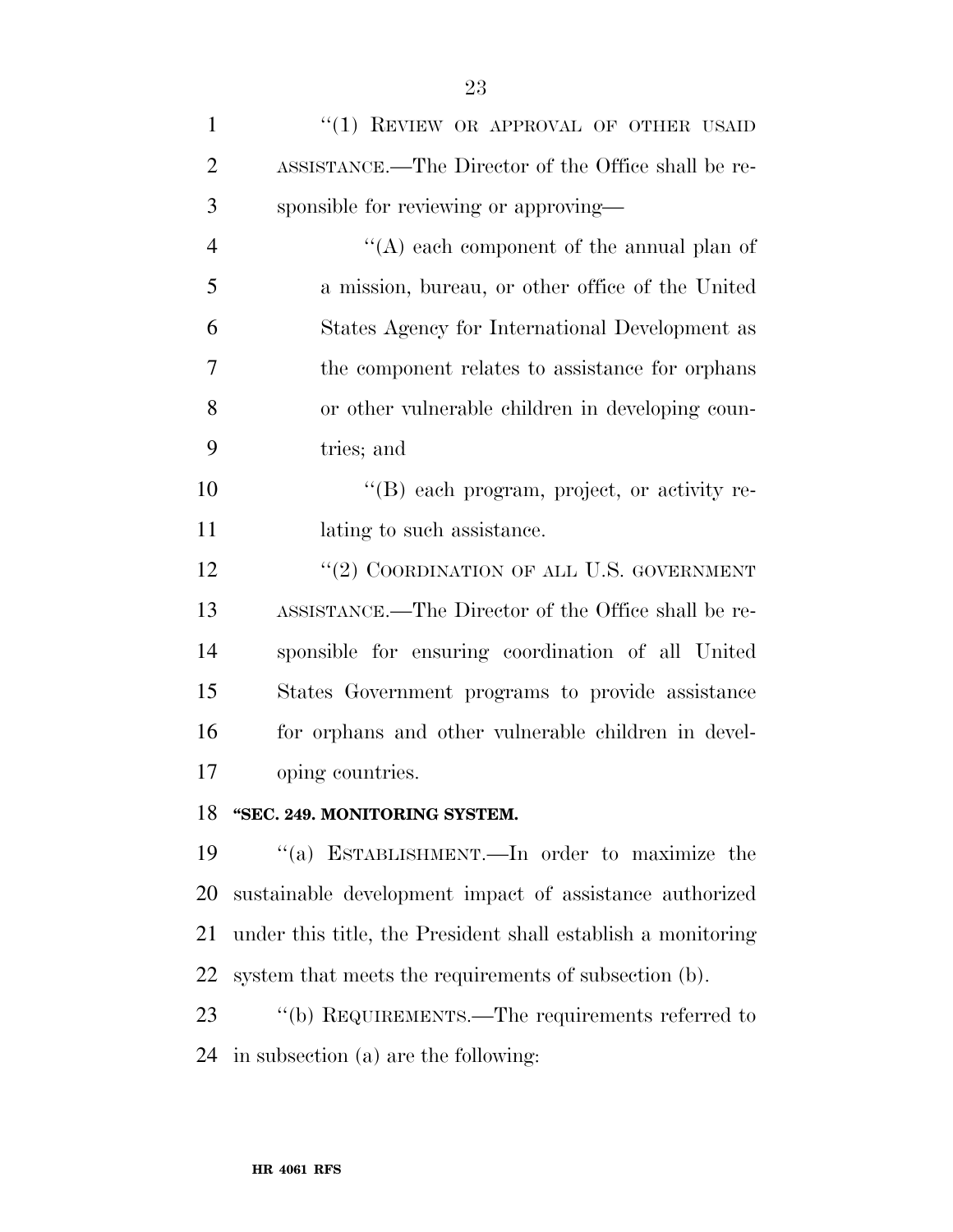$\frac{1}{1}$  The monitoring system establishes per- formance goals for the assistance and expresses such goals in an objective and quantifiable form, to the extent feasible. ''(2) The monitoring system establishes per- formance indicators to be used in measuring or as- sessing the achievement of the performance goals de- scribed in paragraph (1). ''(3) The monitoring system provides a basis for recommendations for adjustments to the assistance to enhance the impact of the assistance. **''SEC. 250. REPORT.**  ''(a) REPORT.—Not later than December 31, 2005, and each December 31 thereafter, the President shall transmit to Congress a report that contains a detailed de- scription of the implementation of this title for the pre-vious fiscal year.

 ''(b) CONTENTS.—The report shall contain the fol-lowing information:

20  $\frac{1}{20}$  For each grant, cooperative agreement, contract, contribution, or other form of assistance awarded or entered into under this title—

23 ''(A) the amount of the grant, cooperative agreement, contract, contribution, or other form of assistance, the name of each recipient and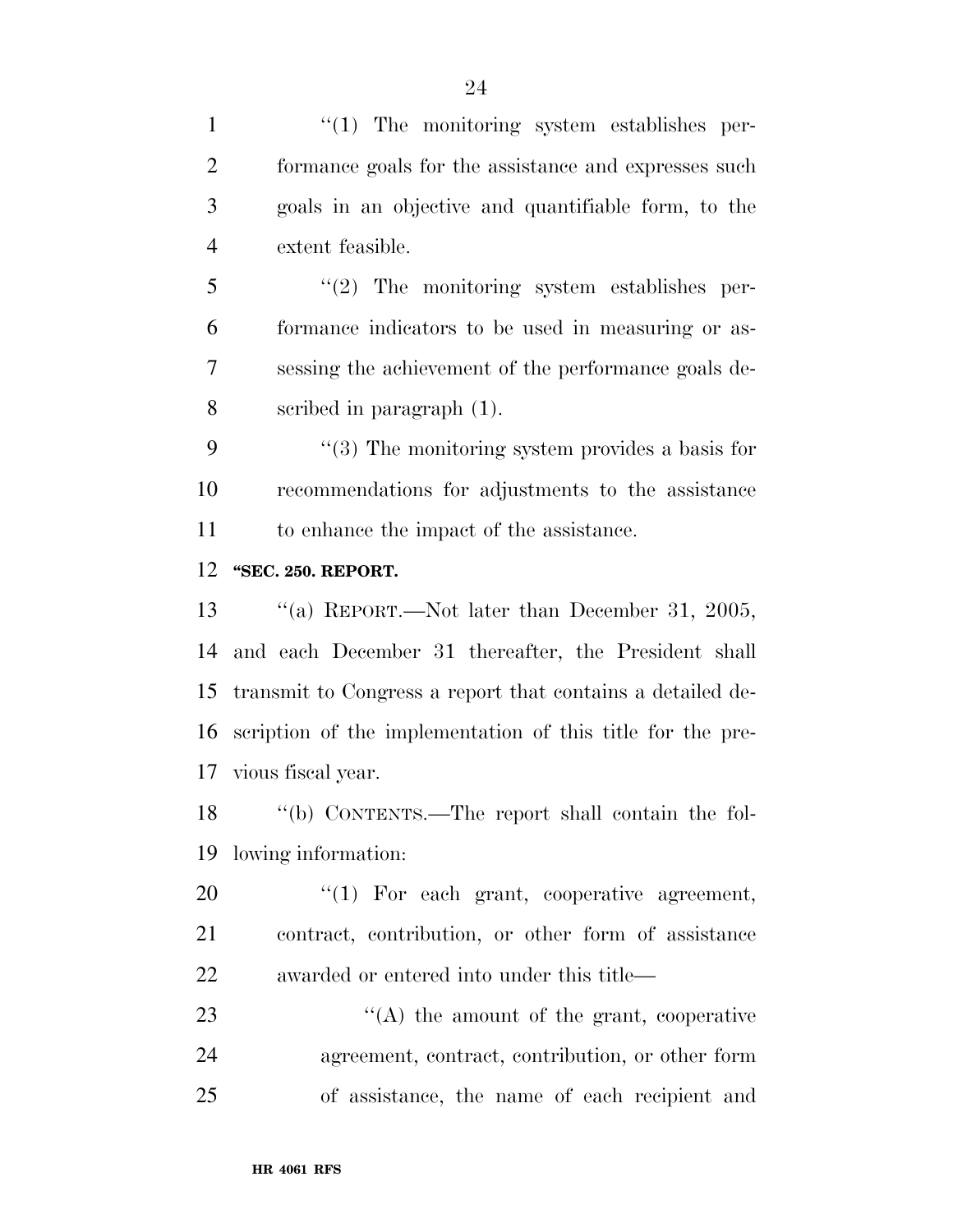| $\mathbf{1}$   | each developing country with respect to which          |
|----------------|--------------------------------------------------------|
| $\mathbf{2}$   | projects or activities under the grant, coopera-       |
| 3              | tive agreement, contract, contribution, or other       |
| $\overline{4}$ | form of assistance were carried out, and the ap-       |
| 5              | proximate number of orphans and other vulner-          |
| 6              | able children who received direct or indirect as-      |
| 7              | sistance under the projects or activities; and         |
| 8              | $\lq\lq (B)$ the results of the monitoring system      |
| 9              | with respect to the grant, cooperative agree-          |
| 10             | ment, contract, contribution, or other form of         |
| 11             | assistance.                                            |
| 12             | $\lq(2)$ For each grant, cooperative agreement,        |
| 13             | contract, contribution, or other form of assistance    |
| 14             | awarded or entered into under any provision of law     |
| 15             | other than this title for assistance for orphans and   |
| 16             | other vulnerable children in developing countries, the |
| 17             | information described in paragraph $(1)(A)$ .          |
| 18             | $\lq(3)$ Of the total amounts of assistance made       |
| 19             | available in each such fiscal year for orphans and     |
| 20             | other vulnerable children, the percentage of assist-   |
| 21             | ance provided in support of orphans or other vulner-   |
| 22             | able children affected by HIV/AIDS.                    |
| 23             | $\lq(4)$ Any other appropriate information relating    |
| 24             | to the needs of orphans and other vulnerable chil-     |
| 25             | dren in developing countries that could be addressed   |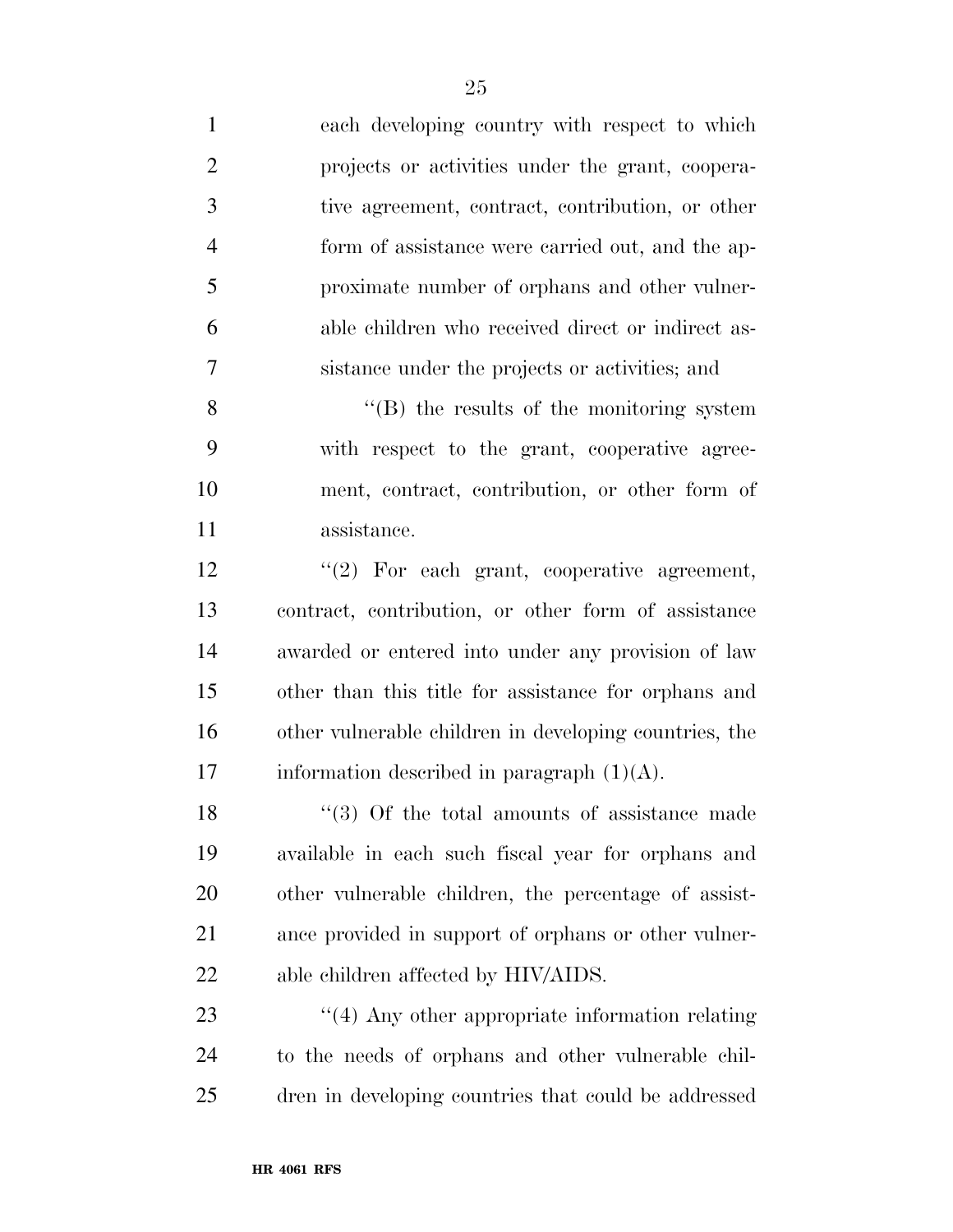| $\mathbf{1}$   | through the provision of assistance under this title   |
|----------------|--------------------------------------------------------|
| $\overline{2}$ | or under any other provision of law.                   |
| 3              | "SEC. 251. AUTHORIZATION OF APPROPRIATIONS; ADDI-      |
| $\overline{4}$ | TIONAL PROVISIONS.                                     |
| 5              | "(a) AUTHORIZATION OF APPROPRIATION.-                  |
| 6              | "(1) IN GENERAL.—Of the amounts made                   |
| 7              | available to carry out the provisions of law described |
| 8              | in paragraph (2), there are authorized to be appro-    |
| 9              | priated to the President to carry out this title such  |
| 10             | sums as may be necessary for each of the fiscal        |
| 11             | years 2005 and 2006.                                   |
| 12             | "(2) PROVISIONS OF LAW.—The provisions of              |
| 13             | law referred to in paragraph (1) are the following:    |
| 14             | "(A) The United States Leadership                      |
| 15             | Against HIV/AIDS, Tuberculosis, and Malaria            |
| 16             | Act of 2003 (Public Law 108-25) and the                |
| 17             | amendments made by that Act.                           |
| 18             | "(B) Any other provision of law under                  |
| 19             | which assistance is authorized for orphans and         |
| 20             | other vulnerable children in developing coun-          |
| 21             | tries.                                                 |
| 22             | "(b) ADDITIONAL PROVISIONS.—                           |
| 23             | "(1) AVAILABILITY.—Amounts appropriated                |
| 24             | pursuant to the authorization of appropriations        |
| 25             | under subsection (a) are authorized to remain avail-   |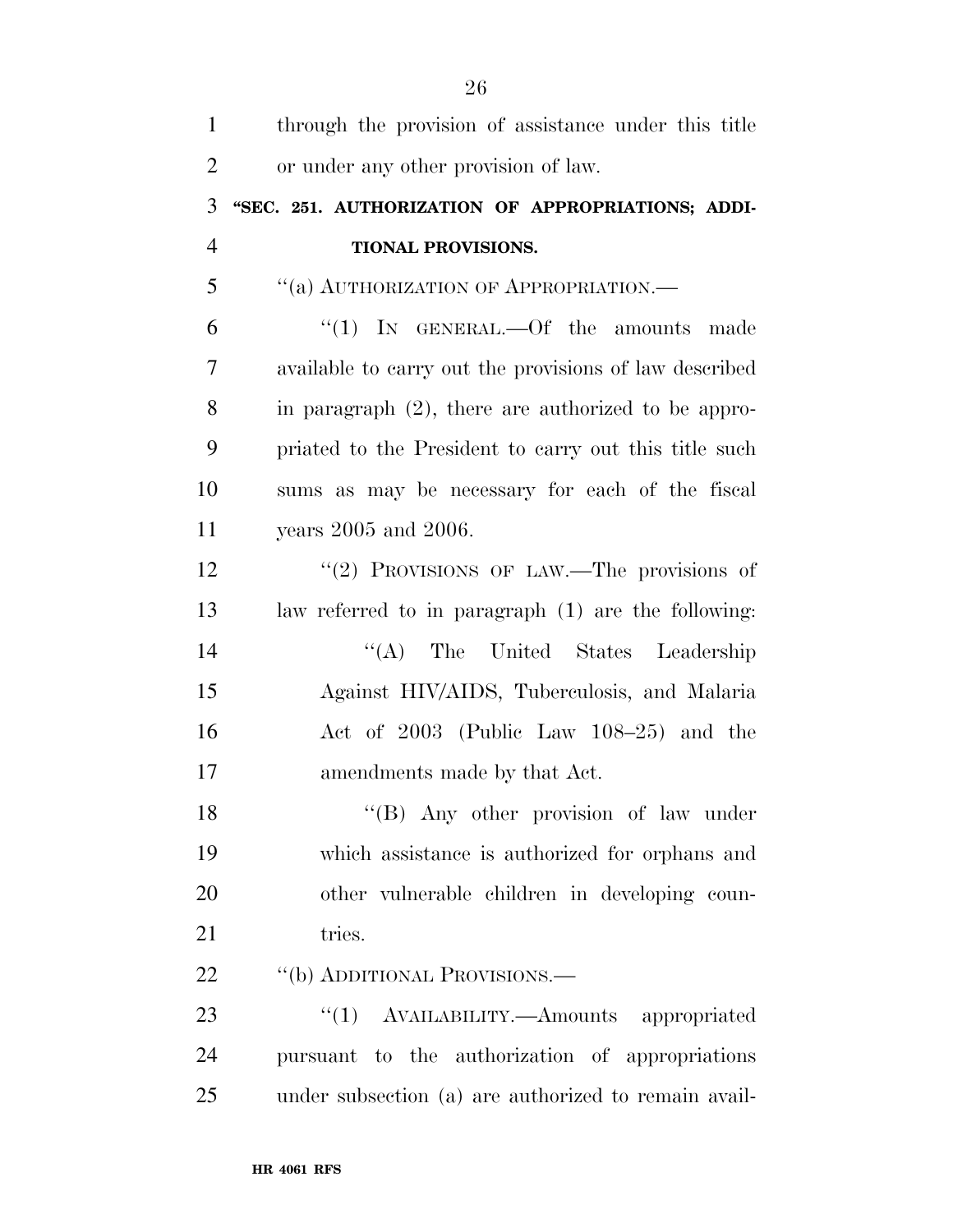able until expended and are in addition to amounts otherwise available for such purposes.

3 "(2) MINIMUM FUNDING REQUIREMENT.—Not less than 60 percent of amounts appropriated pursu- ant to the authorization of appropriations under subsection (a) for a fiscal year (other than amounts made available for assistance to eliminate school fees and other costs of education pursuant to section 246) shall be provided through United States or in- digenous private voluntary organizations that imple- ment programs on the community level. Amounts provided by for-profit entities to not-for-profit enti- ties from assistance under this title shall not be con- sidered for purposes of satisfying the requirement of this paragraph.

16 "(3) ASSISTANCE UNDER OTHER PROVISIONS OF LAW.—

18 "(A) In GENERAL.—Notwithstanding any other provision of law, amounts made available for assistance for orphans or other vulnerable children in developing countries under any pro- vision of law other than this title may be pro-23 vided to further the purposes of this title.

24 "(B) REPORT.—To the extent assistance described in subparagraph (A) is provided in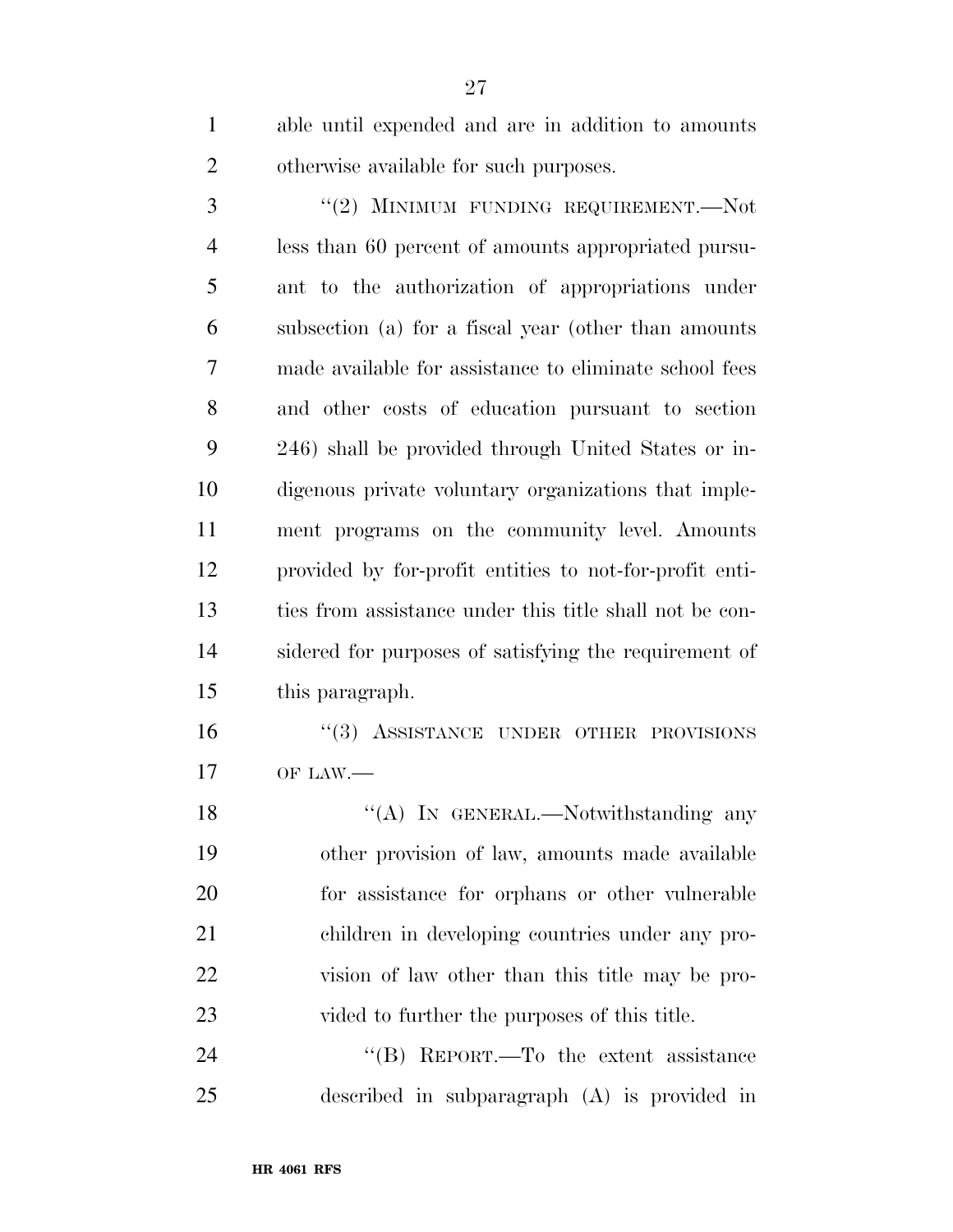accordance with such subparagraph, the Presi- dent shall include, as part of the report re- quired under section 250, a detailed description of such assistance and, to the extent applicable, the information required by subsection 6 (b)(1)(A) of such section with respect to such assistance.

8 "(4) ADMINISTRATIVE EXPENSES. Notwith- standing any other provision of law, amounts made available for assistance for orphans or other vulner- able children in developing countries under this title, or under any provision of law other than this title, may be made available for administrative expenses incurred in carrying out this title for a fiscal year in an amount not to exceed 7 percent of amounts made available for such fiscal year for such purpose under this title, or under such other provision of law, as the case may be.

#### **''SEC. 252. DEFINITIONS.**

### ''In this title:

21 ''(1) AIDS.—The term 'AIDS' has the meaning 22 given the term in section  $104A(g)(1)$  of this Act. 23 "(2) CHILDREN.—The term 'children' means

persons who have not attained the age of 18.